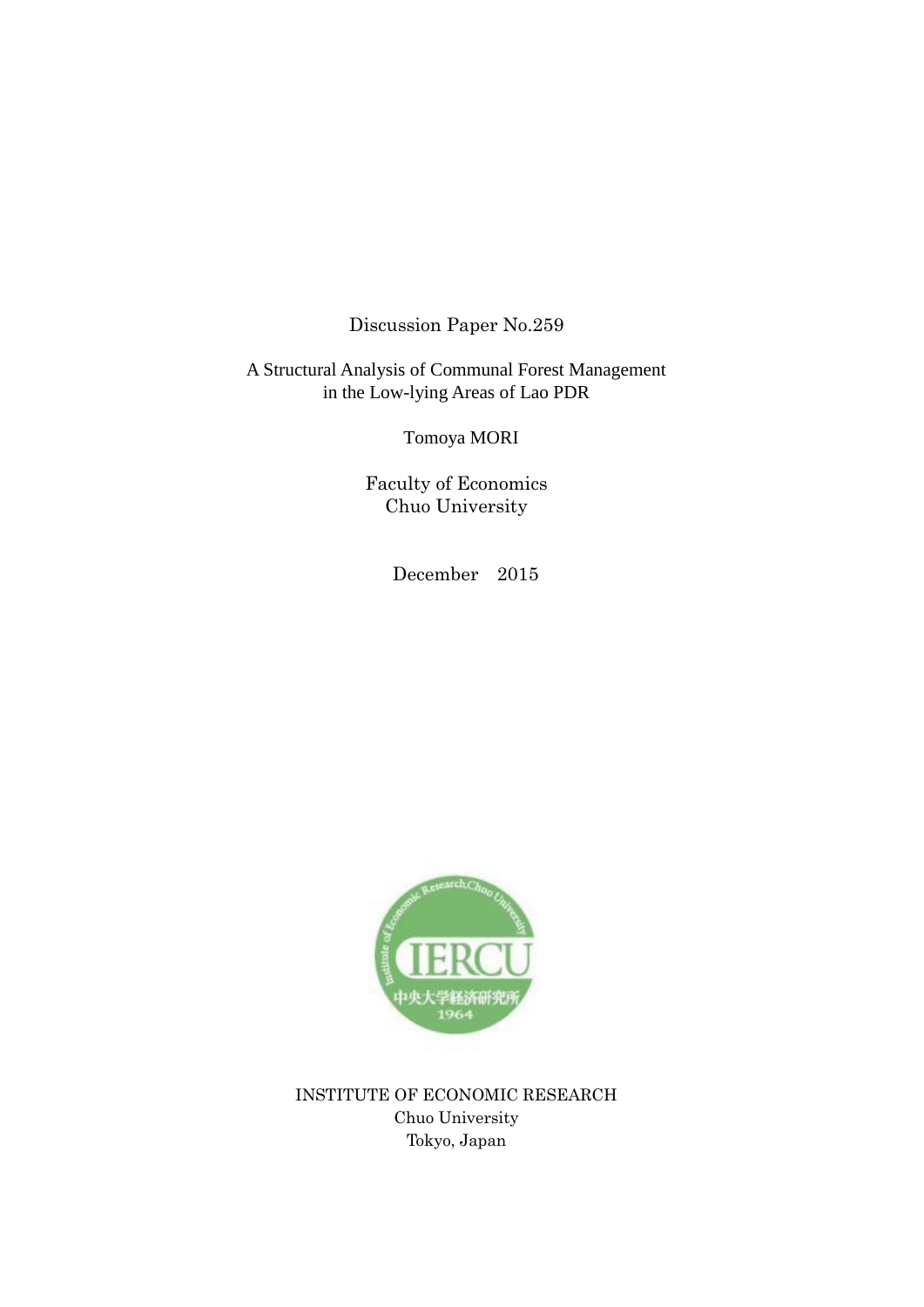# A Structural Analysis of Communal Forest Management in the Low-lying Areas of Lao PDR

Tomoya MORI\*

This paper shows empirically how local communities in the low-lying areas of Lao PDR manage the common-pool resources of the communal forest. Previous studies showed that the local community participates in forest management. However, they did not address the question of whether local communities can appropriately manage communal forests. This question pertains to the management of common-pool resources. According to Ostrom (1990), common-pool resources are excessively appropriated, due to the negative externalities, and insufficiently managed, due to the free rider problem. This paper focuses on the institutions that local communities establish in efforts to prevent or mitigate these problems and on the communities' social capital. According to Inoue (2009), Ostrom (2003), and Ostrom and Ahn (eds.) (2003), social capital plays a role in encouraging the members of local communities to contribute to the management of common-pool resources. In this paper, we use structural equation modeling (SEM) to analyze quantitatively the structure of communities' social capital with regard to forest management. We reach three conclusions. First, villages have institutions to prevent the problem of forest overuse. Second, local resident do not always manage the communal forest well, due to the free rider problem, but if they create and maintain long-term social capital, they tend to manage the forest better than if they do not. Third, combining reciprocity with other social capital factors—trust and the social network—may mitigate the problem of overuse without the community having to establish a formal institution.

Keywords: Communal Forest, Free Rider, Social Capital, Common-Pool Resources

## 1. Introduction

-

The aim of this paper is to analyze the role played by *social capital* in *communal forest* management in the low-lying areas (altitude of less than 400m) of Lao PDR. In these low-lying areas, villagers can gather some materials (e.g., firewood, food, and timber) from the communal forest.

Forest land area in the low-lying areas of Lao PDR has been shrinking and deteriorating as a result of population growth and the influence of the market economy. This population growth consists of not only natural growth but also migration from

<sup>\*</sup> Assistant Professor, Department of Economics, Chuo University; moritomo@tamacc.chuo-u.ac.jp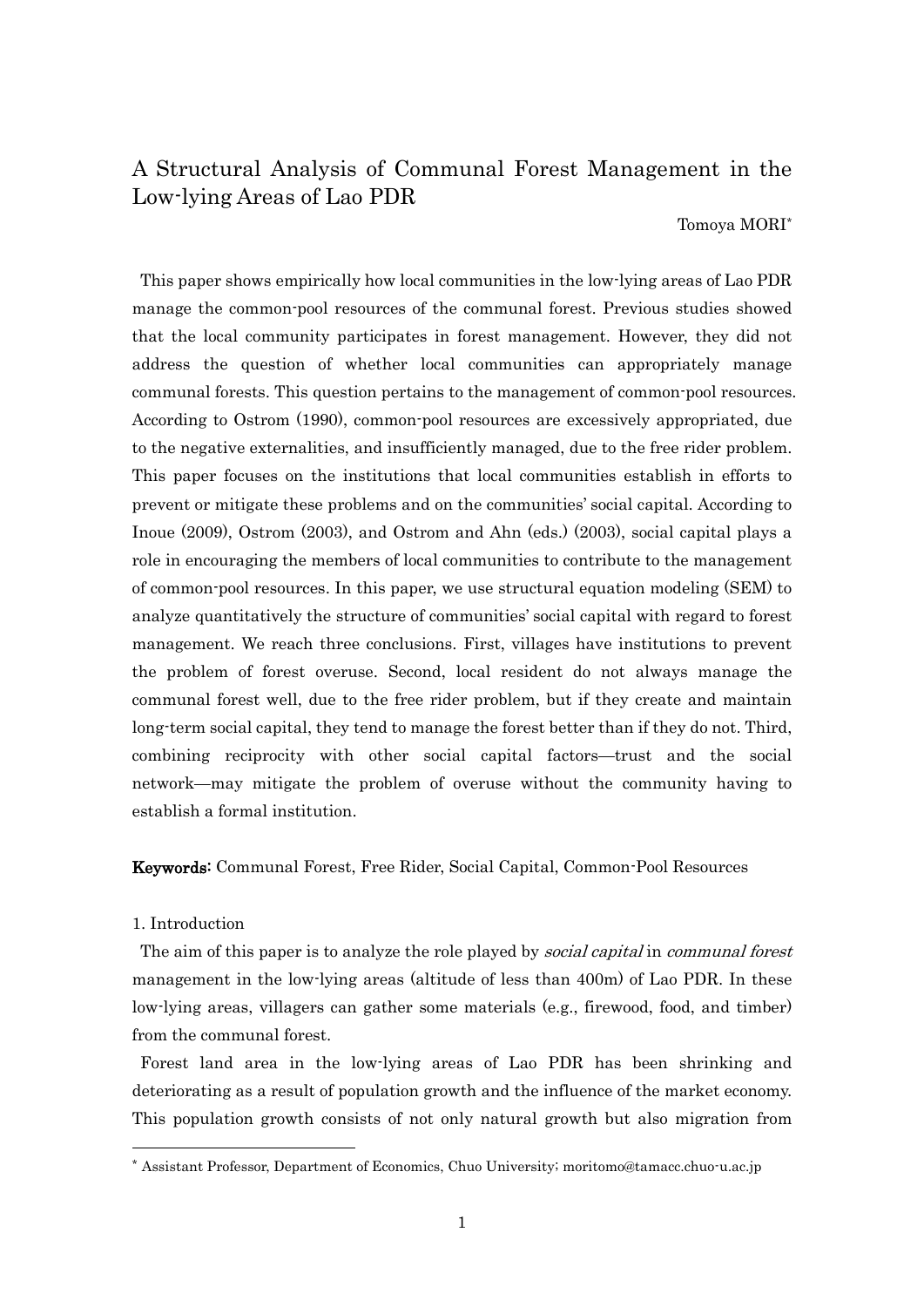mountainous areas, because in the 1980s and 1990s the Lao government implemented policies to encourage the migration from mountainous areas to low-lying areas. In addition, after the Lao government adopted a market system, as part of chin tanakan may, some people voluntarily migrated to urban areas and suburban areas (e.g., the Vientiane capital, Vientiane province, and Bolikhamxay province). The market economy also has influenced land-use patterns: for example, people have converted forest land to agricultural land in order to cultivate cash crops and harvesting increasing volumes of material from the forests to sell at market). In addition, some companies have developed forestland and closed it off to local residents.

Although residents of the mountainous areas mainly utilize forestland to produce some foods by a slash-and-burn technique, residents of low-lying areas take some materials (e.g., firewood, food, and timber) from the forest for life. Moreover, in the low-lying areas, as a source of water, flood control, and so on, the forest also plays a role in protecting residents' lives.

The Lao government's forest policy permits local residents or organizations to use the land by allocating use rights to them (although the government retains property rights to the land, because Lao PDR is a socialist nation. The aim of the government's forest policy is to utilize efficiently the lands and resources by delineating land boundaries and categorizing forests.

In addition, the Lao government permits villagers to exercise the use right of communal forestry, based on the national land management authority No. 564 "Adjudications Pertaining to Land Use and Occupation for Land Regulation and Titling," enacted in 2007. Based on that forestry policy, the communal forest program issues to a village the right to appropriate and manage the communal forest on behalf of the villagers. For the purposes of this paper, we define the village's management of the communal forest as community governance.

Resources, such as a communal forest, that are appropriated by a community can be regarded as common-pool resources. Common-pool resources have as attributes non-exclusion and rivals. These attributes cause negative externalities for the community. In other words, common-pool resources are appropriated inefficiently and unsustainably (the problem of *overuse*). Furthermore, free riders benefit from the common-pool resources without having to participate in or contribute to their management. The existence of these free riders prevents the appropriators who co-manage the resources from improving the efficiency and sustainability of use even if they attempt to do so; this is the problem of *undermanagement*.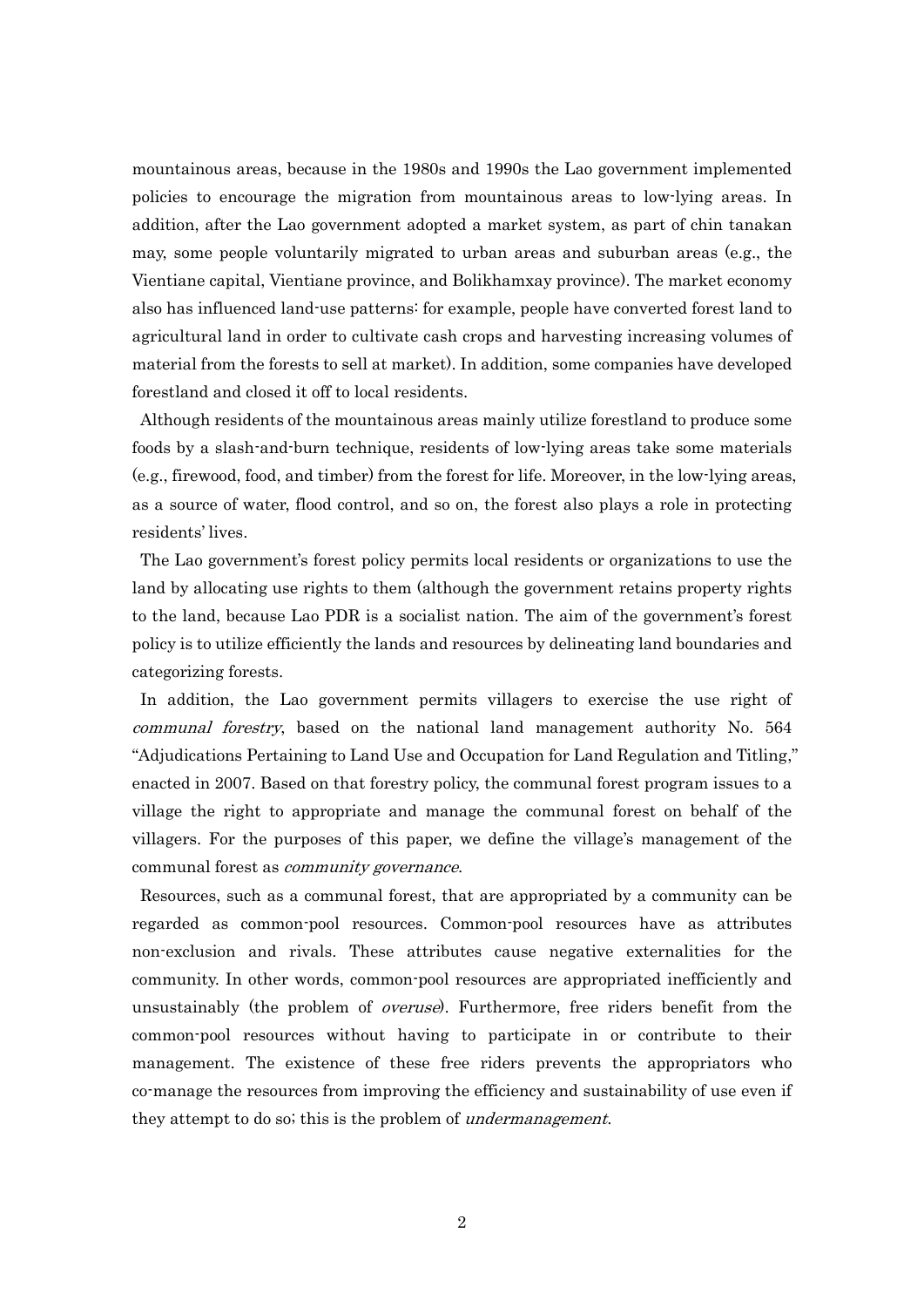Most previous studies of communal forests were based on *forestry sociology* (Inoue, 2000, 2003; Inoue and Hyakumura, 2000; Namura and Inoue, 1998). Specifically, they focused on the participation of local communities. They did not discuss the free rider problem or whether local residents participate in or contribute to the management of the communal forest and what problems they face if they participate.

Inoue (2009), Ostrom (2003), and Ostrom and Ahn (eds.) (2003) mentioned that whether local residents participate in or contribute to the management of the communal forest depends on the social capital of the community. Previous studies mentioned that social capital represents social relationships and plays a role in restraining the emergence of free riders. Many studies have defined social capital, generally as being comprised of the societal factors trust, reciprocity, and social networks. However, few studies have quantitatively analyzed social capital.

In this study, we use a common-pool approach to quantitatively analyze whether social capital in community governance restrains the emergence of free riders.

This paper is organized as follows: Section 2 presents the empirical data based on the author's field research in the Sangthong district, Vientiane Capital. First, the institution that was established in order to manage the communal forest is described. Then, the analysis method—ANOVA, t-tests, and structural equation modeling (SEM)—is summarized. In section 3, the results of the analysis are presented. Section 4 summarizes the results and their implications.

- 2. Empirical Survey in the Sangthong district, Vientiane Capital
- 2-1. Basic Information

The Sangthong district is located approximately 60 km west of Vientiane capital, along the Mekong River (see Figure 1). This district is surrounded by mountains and includes Phou Phanang National Biodiversity Conservation Area (NBCA) as well as residential areas at altitude of less than 200 m. The district covers a land area of approximately 800,000 ha and consists of approximately 40% agricultural land, 50% forestland, 6% wetland and 4% others.

Migrants from other area, especially Luang Phanbang province, entered the Sangthong district in increasing amounts during 1995–2002 (Sayalath et al., 2011). The increasing migration inflow resulted in the conversion of forestland to agricultural land and the development of plantations such as rubber tree cultivation. Such development have encourage forests degraded and decreasing. Forest degradation and deforestation have led to disasters, such as soil erosion and landslides.

Some villages in this district have obtained communal forest rights, supported by the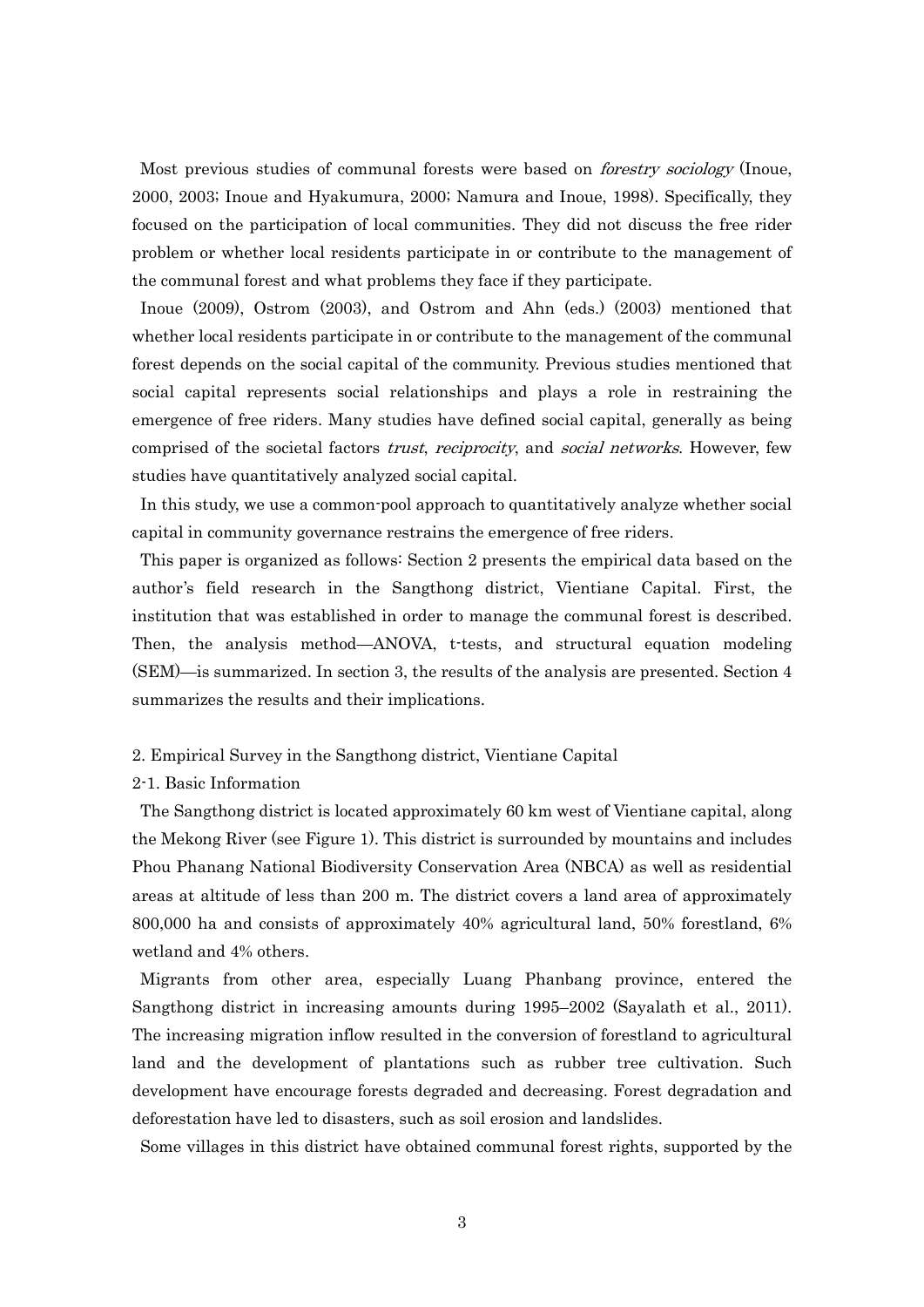Netherlands Development Organization (SNV), the World Bank Gender and Development Group (GDG), and the (World Wide Fund for Nature (WWF). This paper uses three villages in the Sangthong district (Napo, Kouay, and Houytom) as the field research sites. Napo and Kouay have already obtained communal forest rights, but Houytom has not.



# Figure 1: Site of Sangthong district

Source: Author's own construction based on data from MONRE and Google Earth.

|              | Items               |                |              |           |                          |
|--------------|---------------------|----------------|--------------|-----------|--------------------------|
| Village name | Population (Person) | Household (HH) | Nuai (Group) | Area (ha) | The Beginning of village |
| Napo         | 476                 | 97             | 10           | 2,591     | 1961                     |
| Kouay        | 660                 | 142            | 13           | 6,035     | 1897                     |
| Houytom      | 577                 | 111            | 8            | 2,100     | 1993                     |

Table 1: Basic information of three villages

Source: Author's own construction based on Sayalath et al. (2011) and Mori (2015).

Table 1 summarizes basic information about the three villages. <sup>1</sup> The population of each of the villages is relatively small—only approximately 100 households and 400–600 people.

Table 2 and Figure 2 show that Houytom was established in 1993 and thus is a relatively new village. Furthermore, over 80% of Houytom's households are migrants

-

<sup>1</sup> Please see Sayalath et al. (2011) for information about the ages of the villages.

Houytom's age is estimated based on interviews. However, it is clear from interviews of the village elders that Napo and Kouay have longer histories than those villages' strict ages. The estimates in Table 2 are based on when administrative villages were established in those locations, but some households lived in those locations earlier, when they were natural villages.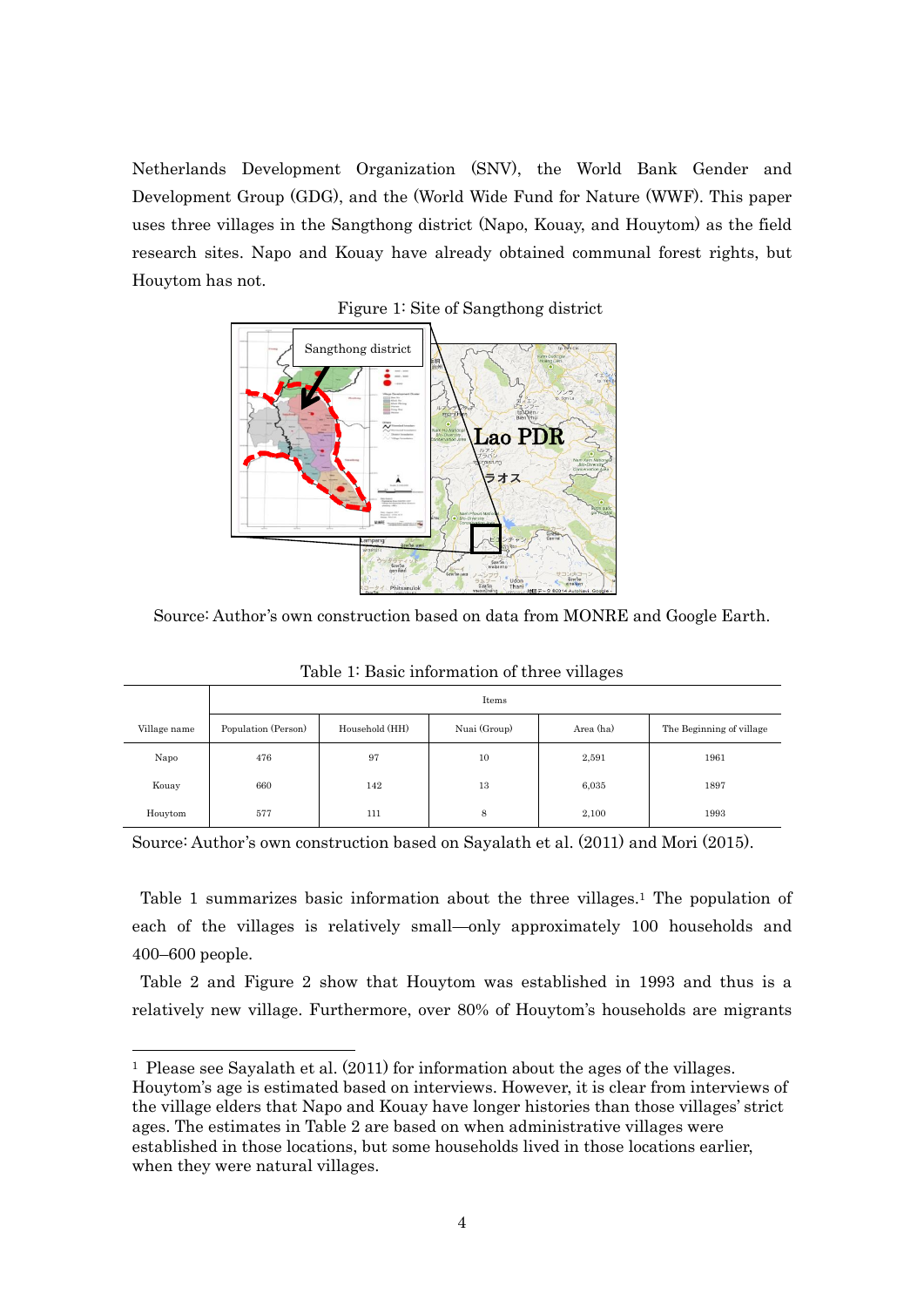from other areas. In contrast, Kouay, has existed for more than 100 years. Kouay also has fewer migrant residents than do the other two villages.

|         |                 | Proportion of Forest |                   |                 |                |                 |
|---------|-----------------|----------------------|-------------------|-----------------|----------------|-----------------|
| Village | Total Area (ha) | Protection (ha)      | Conservation (ha) | Production (ha) | Burial (ha)    | Communal (ha)   |
| Napo    | 1,356.2         | $0.00(0\%)$          | 1,122.40 (83%)    | 168.11 (12.3%)  | $14.77(1.0\%)$ | 50.94 (3.7%)    |
| Kouay   | 2,434.11        | 670.00 (27.5%)       | 1,453.00 (59.7%)  | $168.11(6.9\%)$ | 8.00(0.3%)     | $135.00(5.6\%)$ |
| Houytom | 401.6           | n.a                  | n.a               | n.a             | n.a            | $3.5(0.8\%)$    |

Source: Author's own construction based on Sayalath et al. (2011) about Napo and Kouay, field survey about Houytom.

\* However, in Houytom, the information about Protection, Conservation and Production forest is unclear because local people don't have the information in detail and there are no their materials.



# Figure 2: Situation and reasons of the migrant in each village

Source: Author's own construction based on the questionnaire survey and Mori (2015).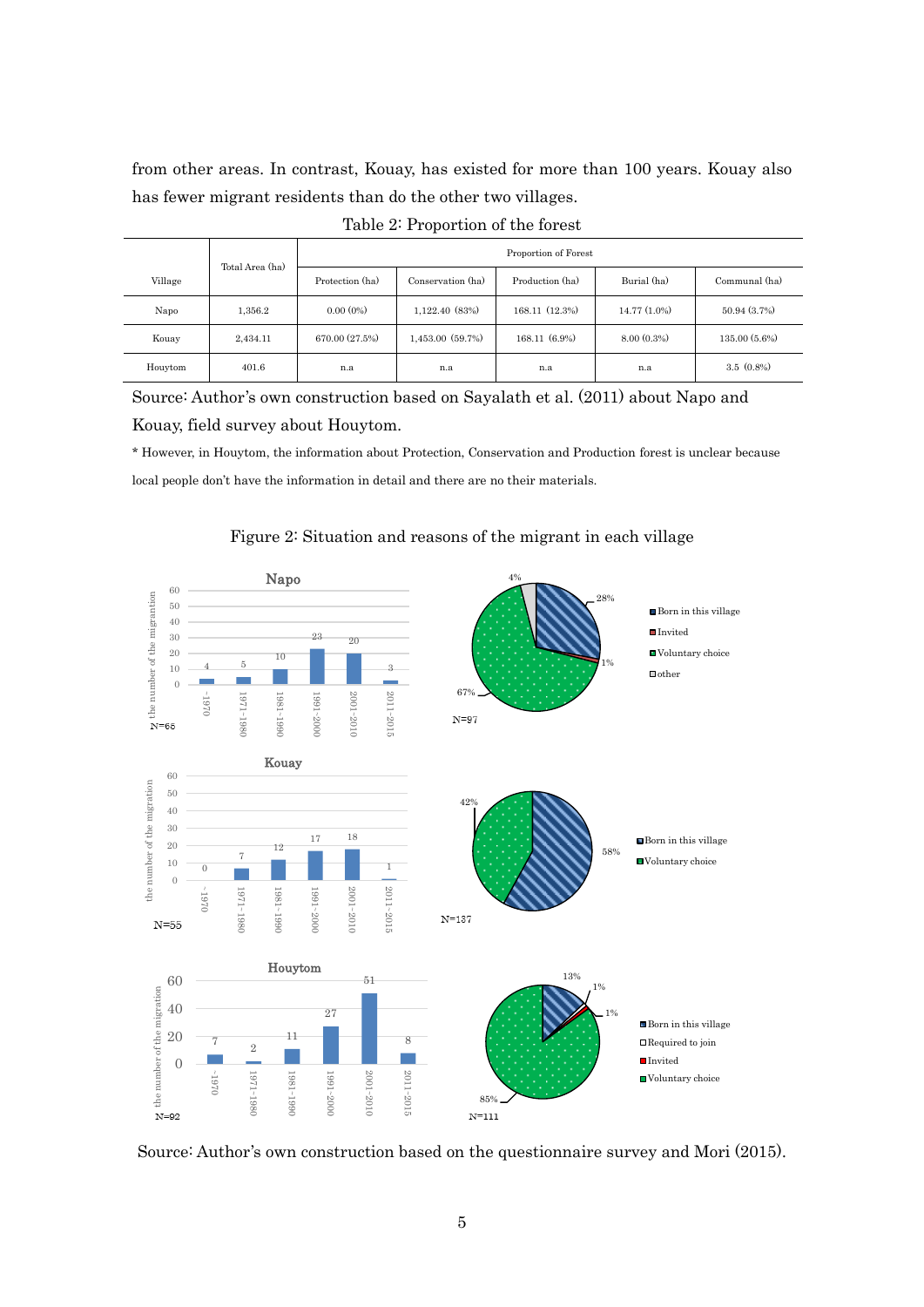

Source: Author's own construction based on the questionnaire survey and Mori (2015).

The ethnicity of the population of Napo is 74% Lao, 21% Khmu, 4% Hmong and 1% Phu noy. Kouay consists of 89% Lao, 3% Phu noy, 2% Khmu, 1% Thai dai, 1% Hmong, 4% unanswered. Houytom consists of 78% Lao, 12% Khmu, 1% Phu noy and 9% unanswered. The Lao government categorizes ethnic groups into three broad groups based on altitude: Lao lum, Lao sung, and Lao Thong.

In short, Napo and Houytom were established later than was Kouay and their populations include more migrants than does Kouay's. This is especially true for the Khmu ethnic group, which generally lives in hillside areas. In contrast, Kouay has a longer history, has a lower proportion of migrants, and consists of over 90% Lao.



Figure 4: Distribution of income per year in households

Source: Author's own construction based on the questionnaire survey and Mori (2015).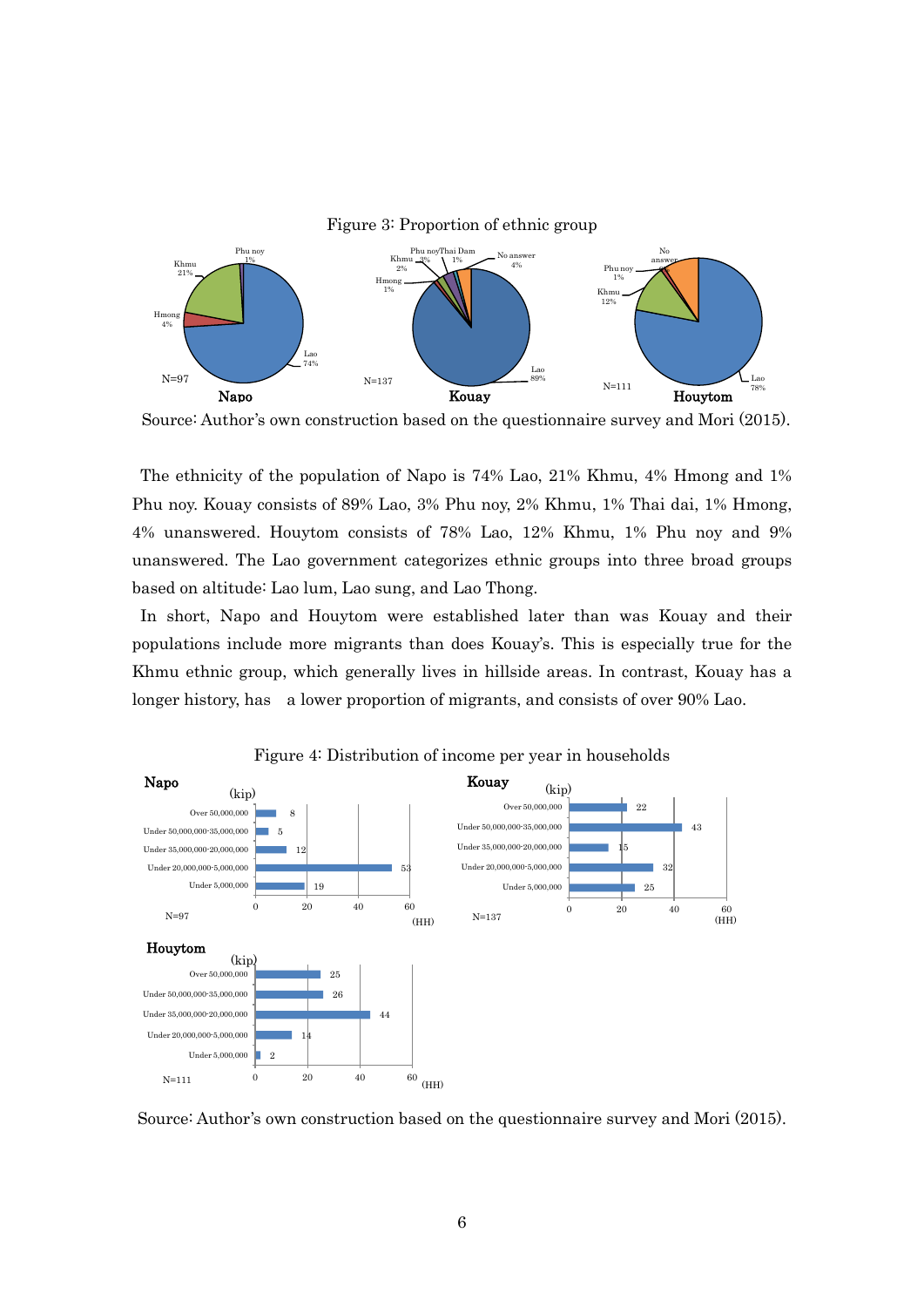Figure 4 reports the average annual household income for each of the three villages. Napo, contains the fewest low-income households. Houytom contains the most high-income households. Kouay has two groups of low income households and high income households.

#### 2-2. The Institutions That Manage the Communal Forest

Studies by Terade (1993), Ostrom (1990), and Yabuta (2004) have described the institutions that manage communal forests. Those studies detailed the community governance of the common-pool resources by focusing on the boundary rule (which specifies the membership and the boundary of the resources), the allocation rule (which restricts the use of the resources), and monitoring and penalty rules (which monitor use of the resources and imposes penalties on rule breakers). In Laos, the boundary rule is defined by Land Forest Allocation Program. Therefore, this paper focuses on the allocation rule and the monitoring and penalty rules.

All three of the villages studied can make and modify allocation, monitoring, and penalty rules in village meetings. The purpose of village meetings is not only to inform villagers of decisions made by the district's administration but also to discuss village issues and reach agreement about potential solutions to them. Table 3 provides detail. Meeting topics are discussed by the village leader and deputies in advance of the meeting. In Napo and Houytom, Nuai's leaders also participate in the advance discussion of topics. In a village meeting, if 60% of the meeting participants agrees with a proposal, it is passed. At least one person from each household must participate in the meeting. In Napo and Houytom, the first time a household misses a meeting without the permission of the village leader, it is cautioned; and the second time, the household must pay 30,000 kip. Kouay does not impose such a penalty for missing village meetings.

|         | Contents                                                                         |                                           |                                             |                                      |  |
|---------|----------------------------------------------------------------------------------|-------------------------------------------|---------------------------------------------|--------------------------------------|--|
|         | Frequent                                                                         | Participators (person)                    | Chairmans                                   | Decision                             |  |
| Village | (times/month)                                                                    |                                           |                                             |                                      |  |
|         |                                                                                  | $\cdot$ least one person per a household. | a village leader and deputy (three persons) |                                      |  |
| Napo    | $\overline{2}$                                                                   | * If one doesn't participate in the       | the topic in the meeting is discussed by a  | an agreement of<br>60% participators |  |
|         |                                                                                  | meeting, he has to pay 30,000 kip.        | village leader, deputy and Nuai's leaders.  |                                      |  |
| Kouay   | $\cdot$ least one person per a household.<br>* If one doesn't participate in the |                                           | a village leader and deputy (three persons) | an agreement of                      |  |
|         |                                                                                  |                                           | 60% participators                           |                                      |  |

Table 3: Details of the village meeting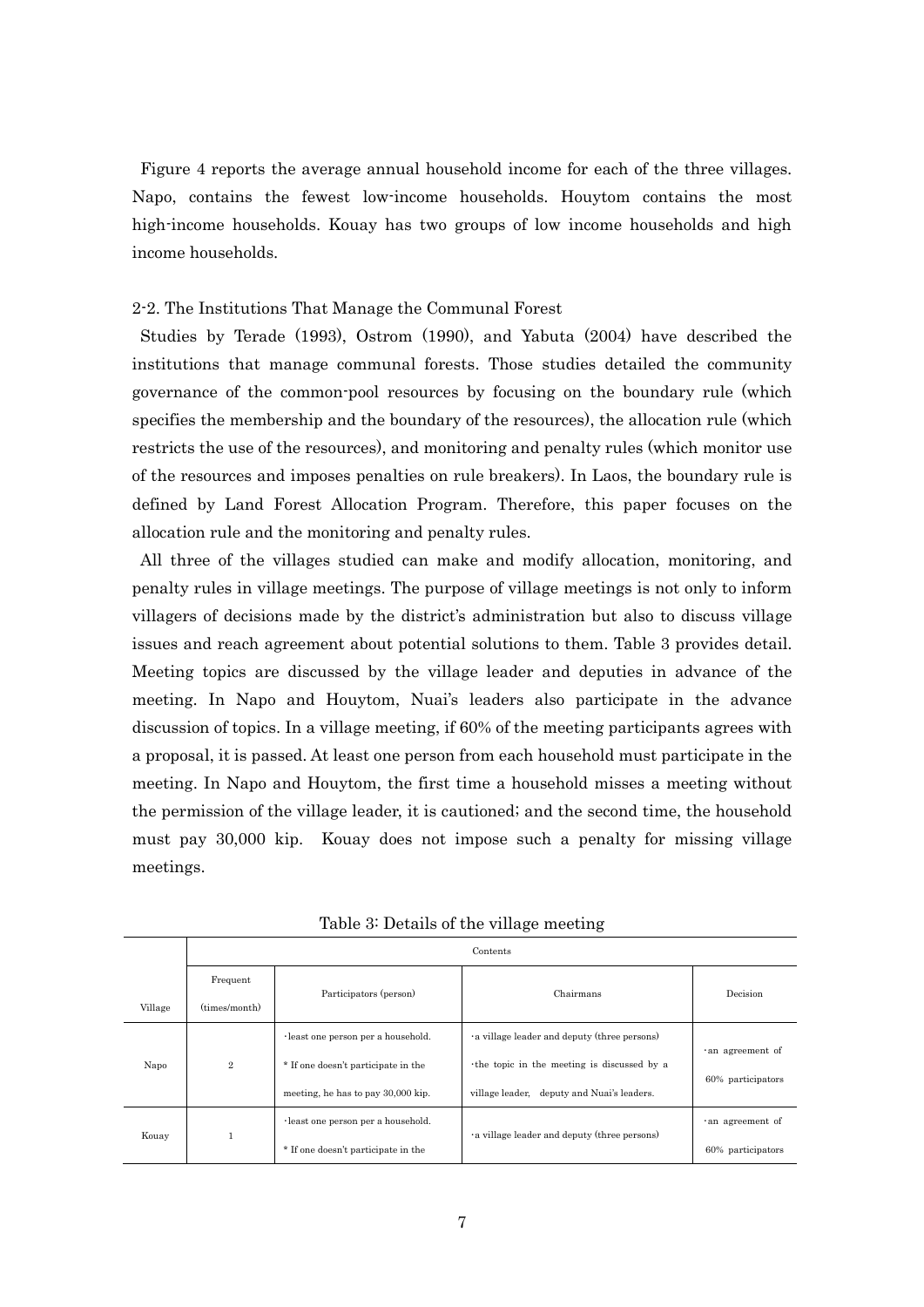|         |                                   | meeting, he doesn't have to pay the       |                                                     |                         |  |
|---------|-----------------------------------|-------------------------------------------|-----------------------------------------------------|-------------------------|--|
|         |                                   | penalty                                   |                                                     |                         |  |
| Houytom |                                   | $\cdot$ least one person per a household. | a village leader and deputy (three persons)         | $\cdot$ an agreement of |  |
|         |                                   | * If one doesn't participate in the       | the topic in the meeting is discussed by a village. |                         |  |
|         | meeting, he has to pay 20,000kip. |                                           | deputy and Nuai's leaders.<br>leader.               | 60% participators       |  |

Source: Author's own construction based on field survey and Mori (2015).

## 2-3. Analysis of the Institutions That Manage the Communal Forest

Based on information obtained from the field survey, the allocation rules, monitoring rules, and penalty rules of the three villages have both similarities and differences. Tables 6, 7, and 8 report the details of each rule. The similarities are that villagers' use of the communal forest is limited to house use, meaning that the villagers are prohibited from gathering materials from the communal forest for sale at market. The three villages limit the instrument for gathering forest materials to human labor. Napo and Houytom limit transportation of forest materials to human labor. In order to conserve forest resources, private roads and cultivation are prohibited in the communal forest. However, in Houytom and Kouay, one can do so, if agreement is obtained in a village meeting. Basically, a villager can appropriate non-timber forest products without agreement in a village meeting, but the villager cannot appropriate bamboo from a communal forest. This restriction on bamboo is limited to zones of degraded forest, specifically, the site of the SNV's project in Kouay. In Napo and Houytom, in order to cut down trees in the communal forest, a villager must request and obtain approval from the village leader. On the other hand, during any season, a villager can use other resources from the communal forest, can graze livestock there, and can enter it.

As shown in Table 4, Kouay's allocation rule is less stringent than the allocation rules of the other two villages. According to Kouay's village leader, its villagers do not compete for forest resources, because its communal forest is larger than those of the other two villages. In contrast, Houytom prohibits its villagers from cutting down any Afzelia Xylocarpa. 2

Table 4: Details of allocation rules

Village

-

<sup>2</sup> Afzelia Xylocarpa is a southeast Asian tree that grows in Myanmar, Thailand, Lao PDR, Vietnam, and China. A hardwood, it is used in construction, including homebuilding. However, it is on the International Union for Conservation of Nature's (IUCN) red list of threatened species. [\(http://www.iucnredlist.org/details/full/32811/0,](http://www.iucnredlist.org/details/full/32811/0) last accessed on June 28, 2014)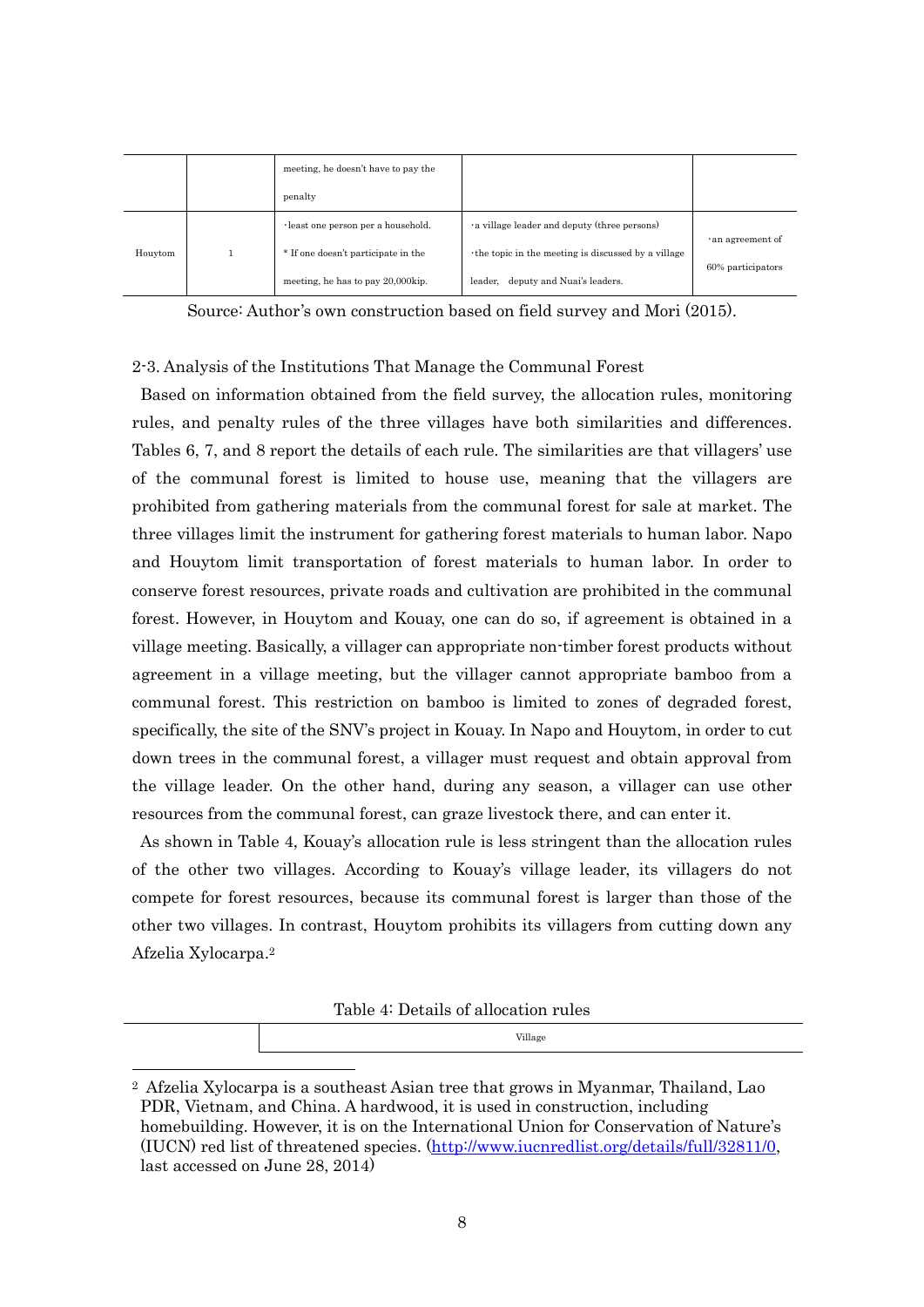| Rules                                              | Napo                                                                                                                                                                                                                                                  | Kouay                                                                                                                             | Houytom                                                                                                                                |
|----------------------------------------------------|-------------------------------------------------------------------------------------------------------------------------------------------------------------------------------------------------------------------------------------------------------|-----------------------------------------------------------------------------------------------------------------------------------|----------------------------------------------------------------------------------------------------------------------------------------|
| Request<br>of<br>the<br>appropriation              | If one cuts down tree of DBH over<br>20cm, one has to request village leader                                                                                                                                                                          |                                                                                                                                   |                                                                                                                                        |
|                                                    | and pay money;<br>$\geq 100,000$ kip (20-30cm per a tree.<br>$\geq 120,000$ kip (over 30cm per a tree.<br>* The tree of DBH under 20cm is free<br>until 5 trees.                                                                                      | None                                                                                                                              | If one cuts down tree, one has to<br>request village leader.                                                                           |
| Use restricted                                     | Villagers can appropriate communal<br>forest for only home use. If he<br>appropriates it for sales, he has to pay<br>the penalty.                                                                                                                     | Villagers can appropriate communal<br>forest for only home use. If he<br>appropriates it for sales, he has to pay<br>the penalty. | Villagers can appropriate<br>communal forest for only home<br>use. If he appropriates it for sales,<br>he has to pay the penalty.      |
| Trees prohibited to be cut<br>down.                | None                                                                                                                                                                                                                                                  | None                                                                                                                              | Afzelia Xylocarpa                                                                                                                      |
| Period and part<br>permitted to be<br>appropriated | One must not appropriate a whole<br>bamboo clump <sup>3</sup> and bamboo in a year.                                                                                                                                                                   | One must not appropriate a whole<br>bamboo clump and bamboo in a year in<br>SNV project site, but can do in other site.           | $\cdot$ One must not appropriate a<br>whole bamboo clump and bamboo<br>in a year.                                                      |
| Grazing prohibited<br>None                         |                                                                                                                                                                                                                                                       | None                                                                                                                              | None                                                                                                                                   |
| Cultivation prohibited                             | Existence                                                                                                                                                                                                                                             | Existence                                                                                                                         | Existence                                                                                                                              |
| Opening<br>the<br>way<br>in<br>communal forest     | The prohibition                                                                                                                                                                                                                                       | If one can get the permission in village<br>meeting, he can open the way.                                                         | If one can get the permission in<br>village meeting, he can open the<br>way.                                                           |
| Available seasons                                  | All seasons                                                                                                                                                                                                                                           | All seasons                                                                                                                       | All seasons                                                                                                                            |
| Entrance                                           | Village can enter anywhere.                                                                                                                                                                                                                           | Village can enter anywhere.                                                                                                       | Village can enter anywhere                                                                                                             |
| Places<br>restricted<br>in<br>communal forest      | Villagers must not appropriate in the<br>place where the sustainable condition<br>is bad.<br>* SNV staffs judge the condition, but<br>forest manager hopes to judge in<br>future.<br>* SNV staff remark trees as the sign in<br>the restricted place. | One must not appropriate a bamboo and<br>cut down tree in a year in SNV project<br>site, but can do in other site.                | Villagers must not appropriate in<br>the place where the sustainable<br>condition is bad.<br>* Village leader judges the<br>condition. |
| Transportation restricted                          | Villagers can carry by only manpower.                                                                                                                                                                                                                 | Villagers can carry by a track.                                                                                                   | Villagers can carry by only<br>manpower.                                                                                               |

<sup>3</sup> Whole bamboo clump is the population composed of some clumps.

-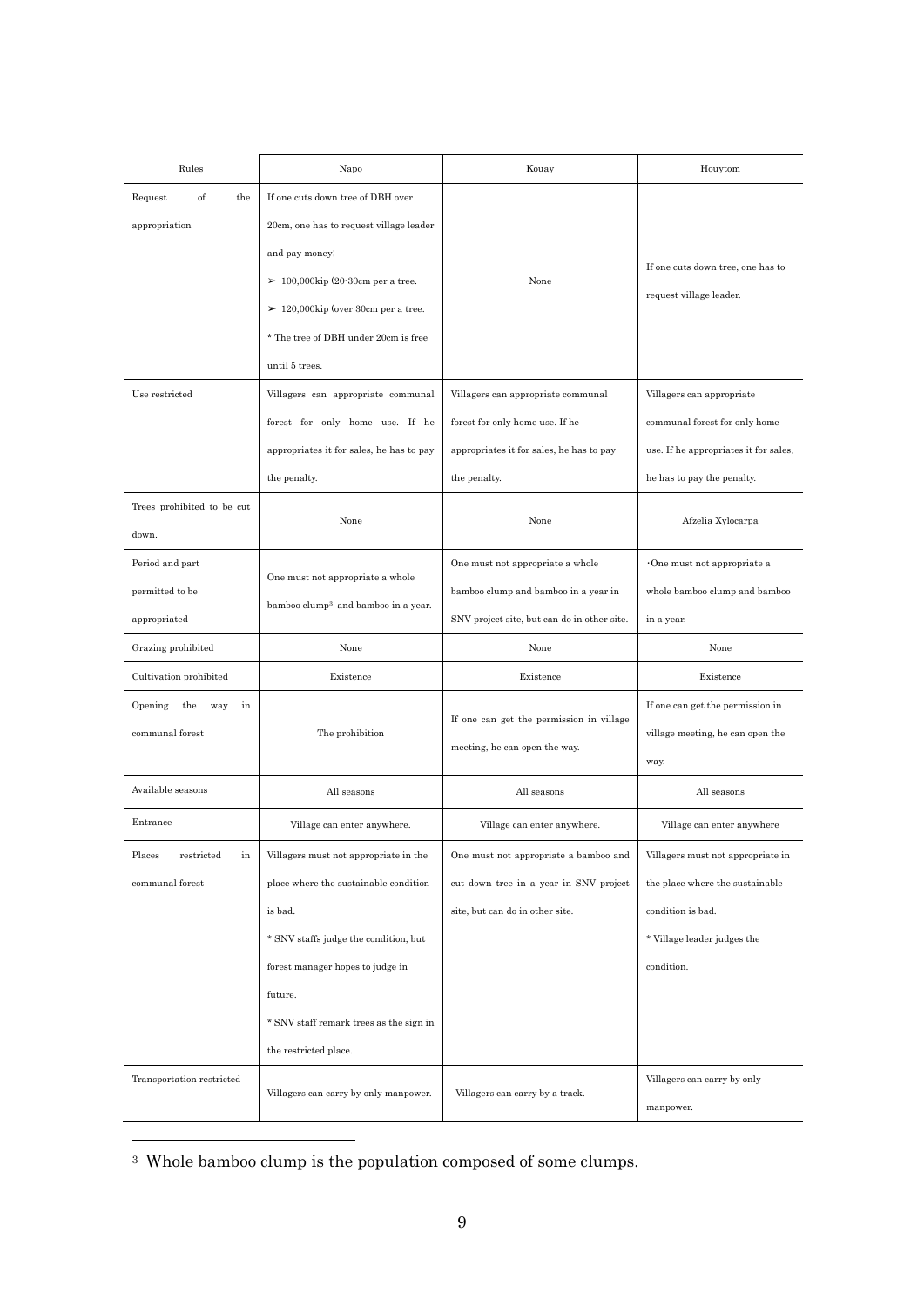| Instrument restricted | Villagers can appropriate with only | Villagers can appropriate with only | Villagers can appropriate with |
|-----------------------|-------------------------------------|-------------------------------------|--------------------------------|
|                       | manpower.                           | manpower.                           | only manpower.                 |

Source: Author's own construction based on field survey and Mori (2015).

Table 5 shows the village leader, deputies, police group, soldier group or land manager that participate in the monitoring activity with the forest manager. The monitoring activity is not done frequently during the rainy season, because it is difficult to do so.

| Village | Contents                   |                                                                               |                                       |  |  |
|---------|----------------------------|-------------------------------------------------------------------------------|---------------------------------------|--|--|
|         | Forest manager<br>(person) | Monitoring member (person)                                                    | Frequency                             |  |  |
| Napo    | $\overline{2}$             | Police group, solider group and forest manager (2).                           | One time per two months               |  |  |
|         |                            | * If necessary, land manager participate in the monitoring.                   | * There are some differences in each  |  |  |
|         |                            | * Members in police group and solider group participate in a rotation.        | season; less in rainy season and more |  |  |
|         |                            | * Solider members have some arms in monitoring.                               | in dry season.                        |  |  |
| Kouay   | 3                          | Police group (2), solider group (1), land manager (1) and forest manager (3). | One time per a month                  |  |  |
|         |                            | * If necessary, village leader and deputy participate in the monitoring.      | * There are some differences in each  |  |  |
|         |                            | * Solider members have some arms in monitoring.                               | season; less in rainy season and more |  |  |
|         |                            |                                                                               | in dry season.                        |  |  |
| Houytom | $\overline{2}$             | Village leader, Police group (11), solider group and forest manager (3).      | two times per one month               |  |  |
|         |                            | * If necessary, land managers participate in the monitoring.                  | * There are some differences in each  |  |  |
|         |                            | * Solider members have some arms in monitoring.                               | season; less in rainy season and more |  |  |
|         |                            | * Members in solider group participate in a rotation.                         | in dry season.                        |  |  |

#### Table 5: Details of a monitoring rule

Source: Author's own construction based on field survey and Mori (2015).

Table 6 lists each village's prohibitions and penalties with regard to the gathering of bamboo and non-timber forest products for sale at market and cutting down trees for any purpose. Houytom prohibits cutting down one specific type of tree (Afzelia Xylocarpa). The rules in Kouay are less stringent than those in the other two villages.

| Village | The contents                                                                                                                                   |
|---------|------------------------------------------------------------------------------------------------------------------------------------------------|
| Napo    | Rule breaker to cut down illegally must pay 2,000,000kip per tree in the case of tree of DBH 20-30cm, and 3,000,000kip per tree in the case of |
|         | tree of DBH over 30cm.                                                                                                                         |
|         | · If one appropriates bamboo in a year, one must pay 5,000kip per a bamboo.                                                                    |
|         | $\cdot$ If one appropriates bamboo roots for sales, one must pay 5,000kip per a bamboo root.                                                   |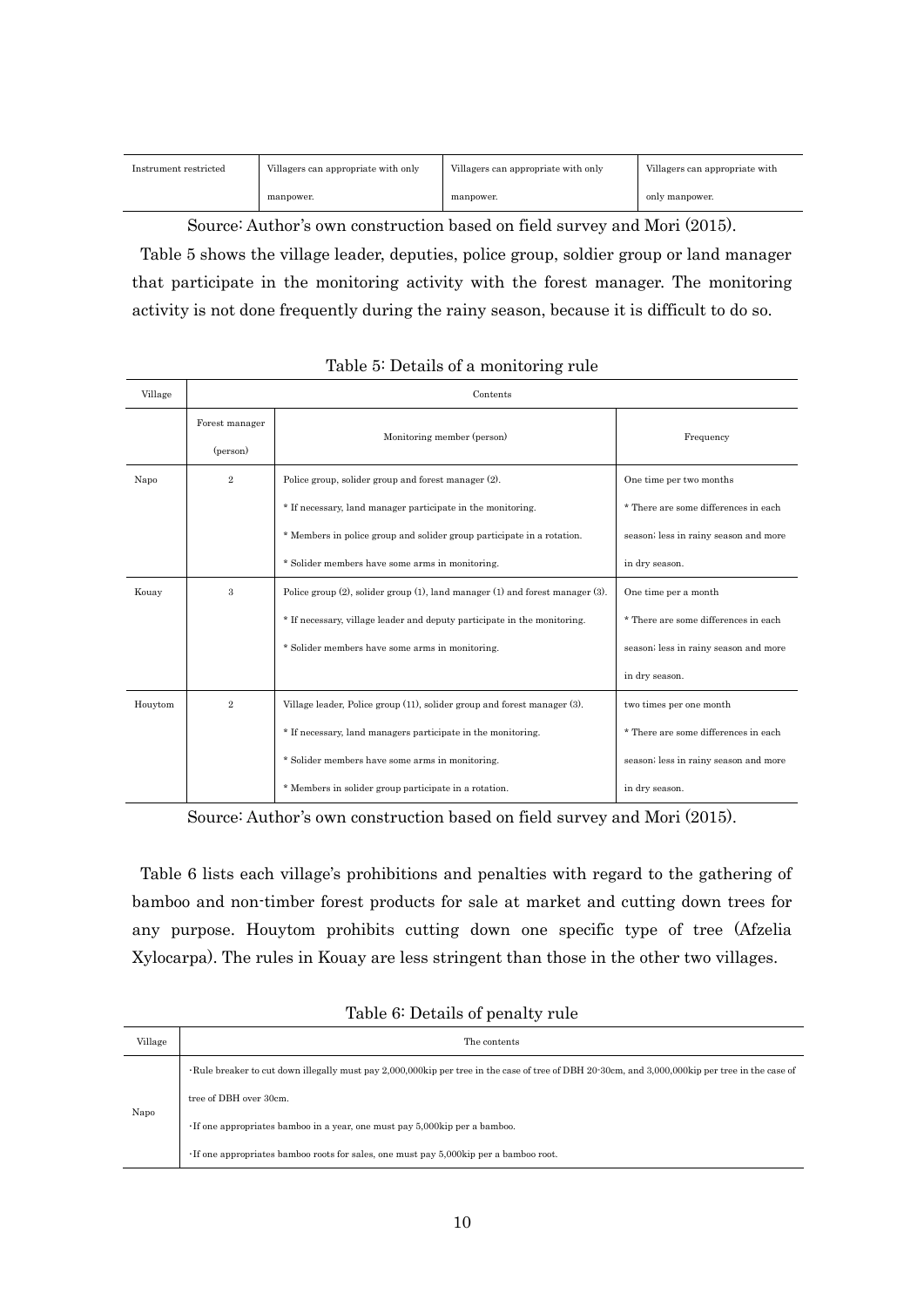|         | If one clears trees or some resources for cultivation or the open of the way, one must pay the sum.                                             |  |  |  |
|---------|-------------------------------------------------------------------------------------------------------------------------------------------------|--|--|--|
|         | $\cdot$ Rue breaker must be asked by other villagers in the village meeting.                                                                    |  |  |  |
|         | If one appropriates bamboo in a year in SNV project site, one must pay 1,000kip per a bamboo.                                                   |  |  |  |
| Kouay   | * Kouay has not decided the value of the penalty because rule breakers have not appeared ever. If they appear, the value will be decided in the |  |  |  |
|         | village meeting.                                                                                                                                |  |  |  |
| Houytom | · Villager must not cut down illegally trees, but can appropriate freely non timber forest products.                                            |  |  |  |
|         | · Villagers must not cut down tree without the permission from village leader.                                                                  |  |  |  |
|         | Houytom has not decided the value of the penalty because rule breakers have not appeared ever. If they appear, the value will be decided in     |  |  |  |
|         | the village meeting.                                                                                                                            |  |  |  |

Source: Author's own construction based on field survey and Mori (2015).

## 3. Quantitative Analysis

# 3-1. Method

In this study, questionnaires were collected from 335 households in the three villages. However, the factors of social capital (trust, reciprocity, and network) cannot be easily observed as variables. In order to incorporate such factors in a statistical model, latent variables are better than observed variables. Therefore, in this paper, we use structural equation modeling (SEM), a type of covariance structure analysis, to analyze the social capital factors. SEM is a methodology for deriving latent variables from observed variables and analyzing the correlations among the latent variables.

Table 7 summarizes the three latent variables, the observed variables from which the latent variables are derived, and their components. The latent variables are created based on Linkert's scale with five stages, from (1) very good to (5) very poor and from (1) very often to (5) never.

Table 7: Latent and Observed Variables in this model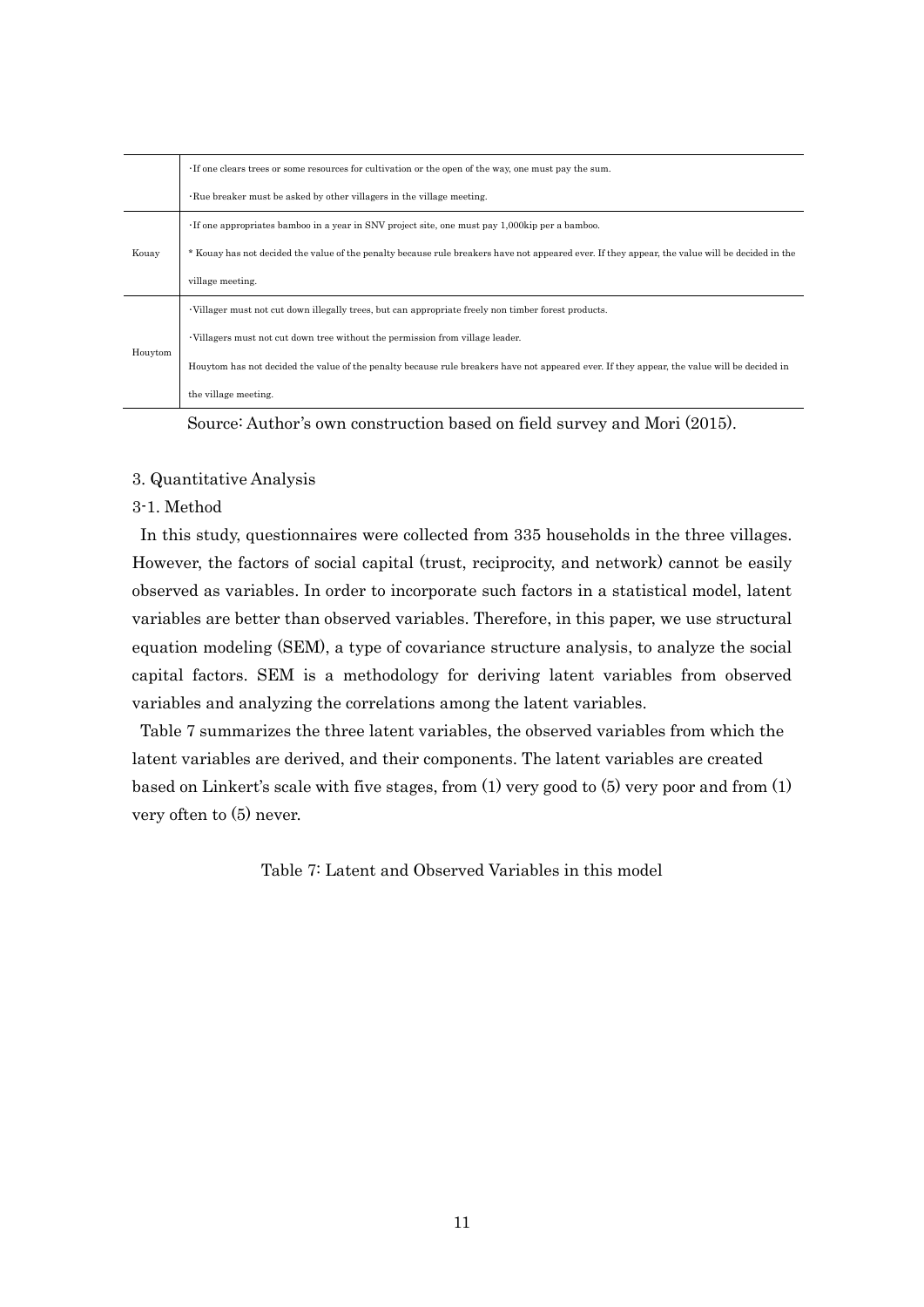| Latent variable      | Observed Variable                    | Contents                                                                                                   |
|----------------------|--------------------------------------|------------------------------------------------------------------------------------------------------------|
|                      | Communal Forest Management $(x_1)$   | How often do you voluntarily participate in community forest management?                                   |
|                      | Group Work $(x_1)$                   | How often do you voluntarily participate in group work in this village? Please choose one in the following |
| Reciprocity $(\eta)$ |                                      | words                                                                                                      |
|                      | Mutual Aid $(x_2)$                   | How often do you voluntarily participate in mutual help in this village?                                   |
|                      | Ceremonial occasions $(x_4)$         | How often do you voluntarily participate in ceremonial occasions in this village?                          |
|                      | Village Meetings $(x_c)$             | How often are the meetings about community management held?                                                |
|                      | Acquaintances $(x_6)$                | How many persons outside this village do you interact with?                                                |
| Network $(\xi_1)$    | Friendships $(x_7)$                  | Do you often communicate with friends in village?                                                          |
|                      | Relatives $(x_o)$                    | Do you often communicate with relatives in village?                                                        |
| Trust $(\xi_2)$      | Trust for insider $(x_q)$            | How strong do you have trust for members in this village?                                                  |
|                      | Trust for outsider $(x_{10})$        | How strong do you have trust for the people outside this village?                                          |
|                      | Strength of relationships $(x_{11})$ | Do you agree that the relationship in this village is good?                                                |

Source: Author's own construction.

Based on Ostrom's studies (1998, 2003), we assume that trust and network enhance reciprocity and, therefore, that enhanced reciprocity encourages villagers to participate in collective actions. <sup>4</sup> Furthermore, we assume that the network and trust are interrelated. Namely, because a person is connected to other people, he or she trusts them, and because a person trusts other people, he or she is connected to them.

See the model diagram shown in Figure 5.

-

First, we assume that the latent variable for reciprocity  $(\eta)$  enhances villagers' level of participation. Then, we set the variables for communal forest management  $(x_1)$ , group work  $(x_1)$ , mutual aid  $(x_3)$ , ceremonial occasions  $(x_4)$ , and village meetings  $(x_5)$  as describing the village's collective actions and construct the latent variable for reciprocity from these variables. Second, we assume that the latent variable for the network  $(\xi_1)$  is composed of the human relationships within a village and influences the villagers' actions. We set the variable for acquaintances  $(x_6)$ , friendships  $(x_7)$ , and relatives  $(x_8)$  and construct the latent variable for the network from these variables. Third, we assume that the latent variable for trust  $(\xi_2)$  represents how a villager expects other villagers to cooperate with him or her. We set the variables for trust in insiders  $(x_9)$ , trust in outsiders  $(x_{10})$ , and strength of relationships  $(x_{11})$  and construct the latent variable for trust from these variables.

<sup>4</sup> Ostrom (1998, 2003) did not use the term network but rather used the term reputation. However, because the terms have similar meaning and scale, in this paper we treat reputation as the network.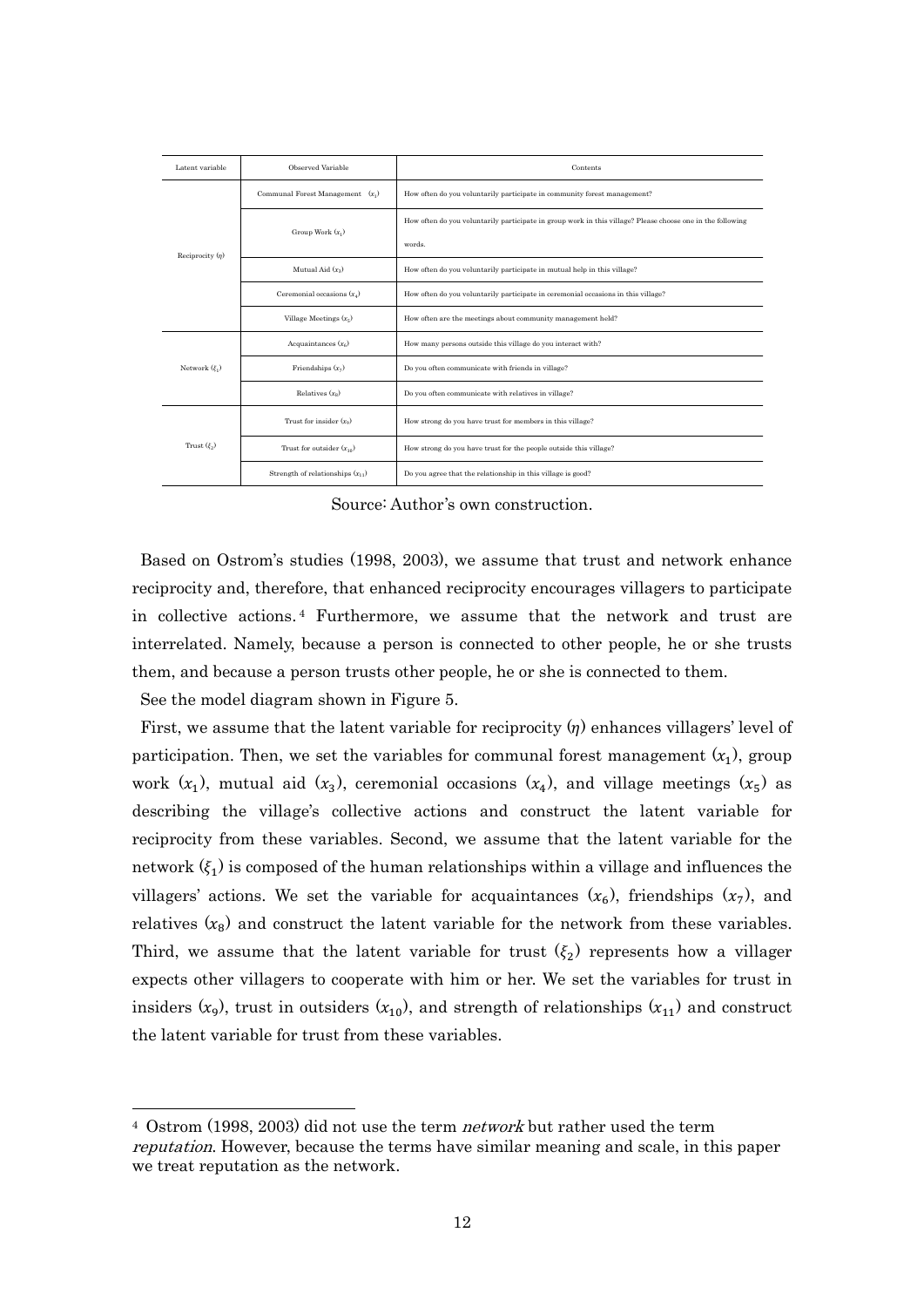In addition, we define the variables  $\varepsilon_i$  (i = 1,...,11) and  $\zeta$  as error terms. The factor  $\lambda_{ii}$  (*j* = 1,2,3) is the correlation coefficient between  $\eta$  and of  $x_i$ , and the values of  $\lambda_{21}, \lambda_{62}$ , and  $\lambda_{91}$  are fixed at 1 due to normalization. Finally, in this model there is assumed to be a covariance  $(\varphi)$  between trust and network.

Figure 5: Path diagram of this model



Source: Author's own construction.

The purpose of the SEM analysis is to determine the path and the degree of influence from trust and network to reciprocity. However, the history and social background varies among the three villages. Therefore, the differences among the villages, in terms of the observed variables, must be considered. So, we analyze the variables, both across villages and within each village, by use of ANOVA and t-testss.

#### 3-2. Results of the ANOVA and t-testss

Tables 8 and 9 report the results of the ANOVA and t-testss. The main effects of the differences across villages, in terms of observed variables related to reciprocity other than ceremonial occasions are clear. Kouay villagers are more likely than Napo or Houytom villagers to voluntarily participate in communal forest management. Kouay and Houytom villagers are more likely than Napo villagers to voluntarily participate in group work. Napo villagers are more likely than Kouay or Houytom villagers to voluntarily provide mutual aid and participate in village meetings. There is no significant difference between Houytom and Kouay in terms of participation in village meetings. However, Houytom villagers are more likely than Kouay villagers to voluntarily provide mutual aid.

With regard to observed variables related to trust, the main effects of the differences across villages are as follows. Napo and Houytom villagers have more trust in insiders than do Kouay villagers. There is significant difference across the three villages in terms of trust in outsiders, with Houytom villagers trusting outsiders the most and Kouay villagers trusting outsiders the least. Napo villagers have stronger human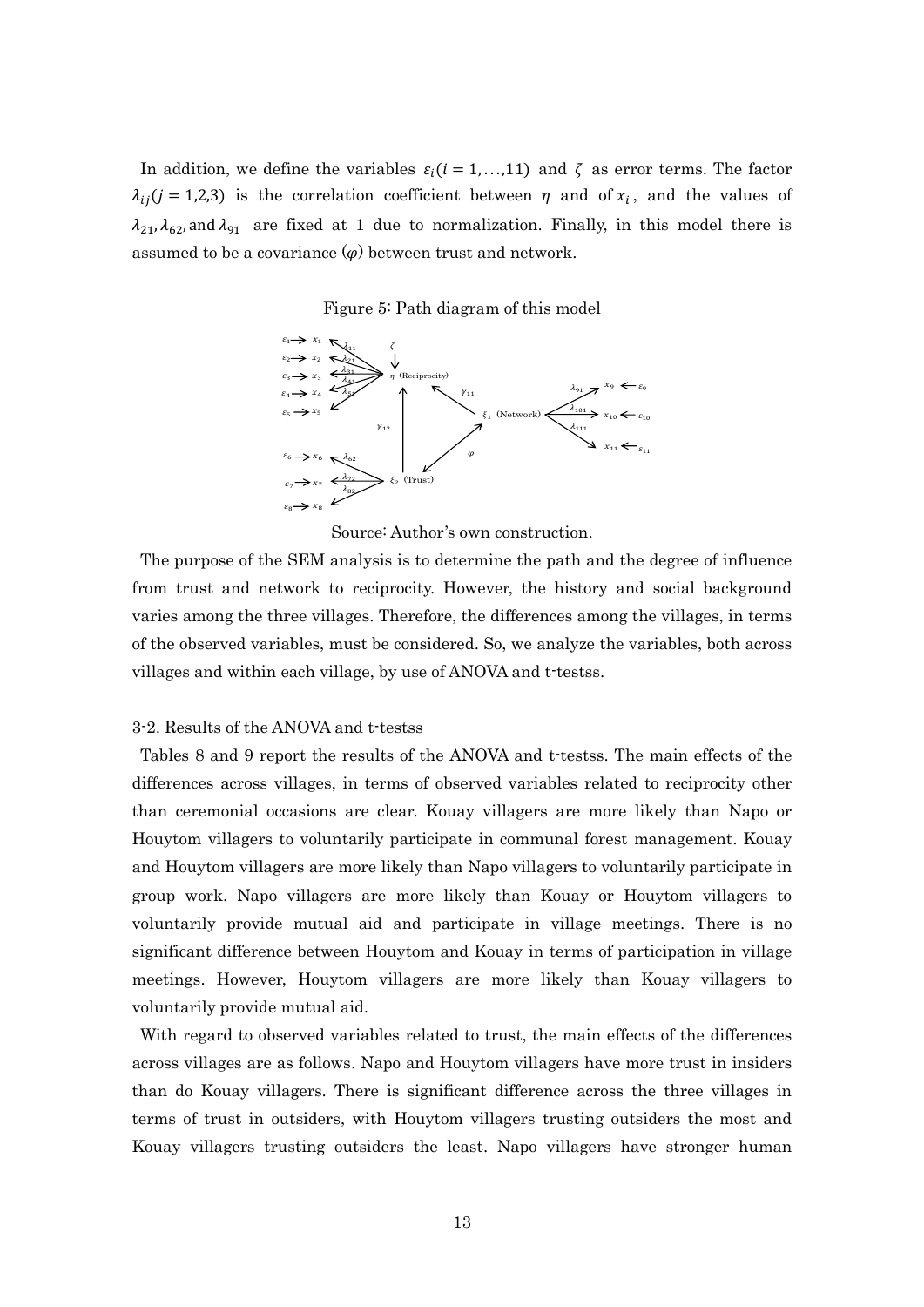relationships than do Kouay or Houytom villagers.

| items             | Village | Vake     | $\rm SE$    | $\mathbf F$ | Items              | Village | Vake     | $\rm SE$  | $\mathbf F$               |
|-------------------|---------|----------|-------------|-------------|--------------------|---------|----------|-----------|---------------------------|
| Communal Forest   | Napo    | $2.87\,$ | 1.124       | $4.60**$    | Group Work         | Napo    | $3.18\,$ | 1.561     | $8.63***$                 |
| Management        | Houytom | $2.76\,$ | 0.561       |             |                    | Houytom | 2.72     | 0.94      |                           |
|                   | Kouay   | $2.53\,$ | 0.877       |             |                    | Kouay   | $2.56\,$ | 0.895     |                           |
|                   | Total   | $2.70\,$ | $\,0.886\,$ |             |                    | Total   | $2.78\,$ | 1.163     |                           |
| Mutual Aid        | Napo    | 1.88     | $1.166\,$   | $9.57***$   | Ceremonial         | Napo    | $2.28\,$ | .100      | 1.51                      |
|                   | Houytom | $2.19\,$ | 0.741       |             | occasions          | Houytom | $2.20\,$ | .071      |                           |
|                   | Kouay   | $2.42\,$ | $\rm 0.905$ |             |                    | Kouay   | $2.40\,$ | $.083\,$  |                           |
|                   | Total   | $2.19\,$ | $\,0.966\,$ |             |                    | Total   | $2.30\,$ | .049      |                           |
| Village Meetings  | Napo    | $1.8\,$  | 0.571       | $29.87***$  | Acquaintances      | Napo    | 1.79     | 1.035     | $2.83*$                   |
|                   | Houytom | 2.34     | 0.742       |             |                    | Houytom | 1.71     | 0.911     |                           |
|                   | Kouay   | $2.5\,$  | 0.739       |             |                    | Kouay   | $1.47\,$ | 1.261     |                           |
|                   | Total   | $2.25\,$ | $\,0.753\,$ |             |                    | Total   | 1.64     | $1.103\,$ |                           |
| Friendships       | Napo    | 1.59     | 0.955       | $21.4***$   | Relatives          | Napo    | 1.27     | 0.638     | $20.36***$                |
|                   | Houytom | $1.96\,$ | 0.719       |             |                    | Houytom | $1.55\,$ | 0.739     |                           |
|                   | Kouay   | 2.33     | 0.884       |             |                    | Kouay   | $1.93\,$ | 0.906     |                           |
|                   | Total   | $2.00\,$ | $\,0.906\,$ |             |                    | Total   | $1.62\,$ | 0.828     |                           |
| Trust for insider | Napo    | $2.07\,$ | 0.696       | $7.04***$   | Trust for outsider | Napo    | $2.58\,$ | 0.643     | $31.22^{\star\star\star}$ |
|                   | Houytom | 2.16     | 0.496       |             |                    | Houytom | $2.35\,$ | $0.5\,$   |                           |
|                   | Kouay   | 2.38     | 0.729       |             |                    | Kouay   | 3.00     | 0.748     |                           |
|                   | Total   | $2.22\,$ | $\,0.666\,$ |             |                    | Total   | $2.68\,$ | 0.705     |                           |
| Strength of       | Napo    | $2.01\,$ | 0.685       | $14.93***$  |                    |         |          |           |                           |
| relationships     | Houytom | 2.43     | 0.567       |             |                    |         |          |           |                           |
|                   | Kouay   | 2.48     | 0.768       |             |                    |         |          |           | SE: Standard Error,       |
|                   | Total   | $2.33\,$ | 0.714       |             | $N = 97 - 137$     |         |          |           | ***p<.01, **p<.05, *p<.1  |

Table 8: Result of ANOVA for observed variables in each village

Source: Author's own construction based on the questionnaire survey

|  | Table 9: Multiple comparison between three villages by HSD method |  |  |  |
|--|-------------------------------------------------------------------|--|--|--|
|  |                                                                   |  |  |  |

|                    | Village I | Village J | Difference (I-J)    | SE    |            | Village I | Village J | Difference (I-J) | SE    |
|--------------------|-----------|-----------|---------------------|-------|------------|-----------|-----------|------------------|-------|
| Forest<br>Communal | Napo      | Houytom   | 0.102               | 0.123 | Group work | Napo      | Houytom   | .456"            | 0.160 |
| Management         |           | Kouay     | $.337^{\circ\circ}$ | 0.117 |            |           | Kouay     | $.620***$        | 0.151 |
|                    | Houytom   | Napo      | $-0.102$            | 0.123 |            | Houytom   | Napo      | $-456$ **        | 0.16  |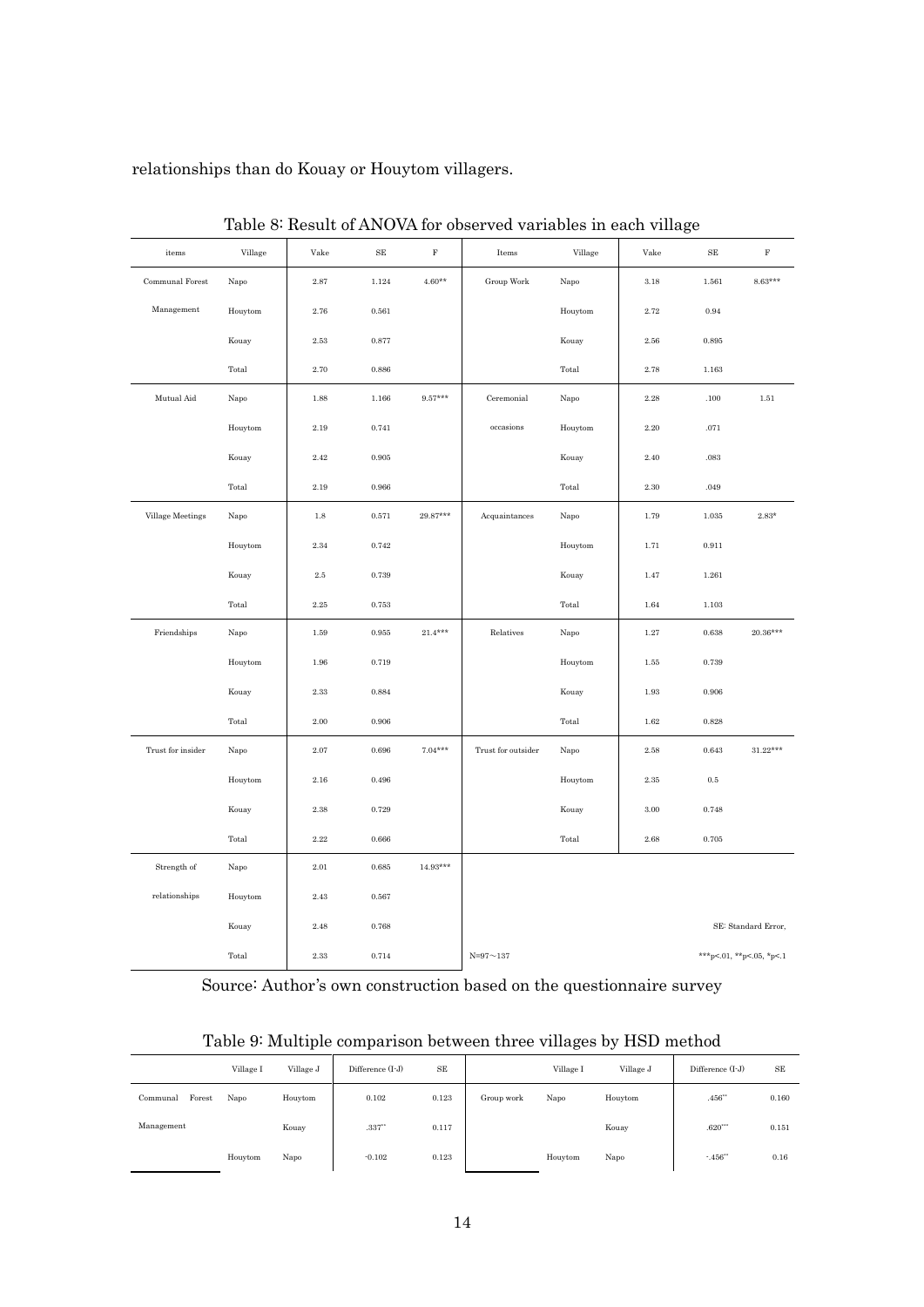|                    |         | Kouay         | $.235*$                | 0.114       |               |               | Kouay   | 0.164                     | 0.147       |
|--------------------|---------|---------------|------------------------|-------------|---------------|---------------|---------|---------------------------|-------------|
|                    | Kouay   | Napo          | $-337$                 | 0.117       |               | Kouay         | Napo    | $-620$ ***                | $0.151\,$   |
|                    |         | Houytom       | $-235^*$               | 0.114       |               |               | Houytom | $-0.164$                  | 0.147       |
| Mutual aid         | Napo    | Houytom       | $^\circ\!.311^\circ$   | $\rm 0.132$ | Village       | Napo          | Houytom | $^\circ.535^{\circ\circ}$ | 0.098       |
|                    |         | Kouay         | $-547$                 | $\rm 0.125$ | meetings      |               | Kouay   | $-700^{***}$              | 0.092       |
|                    | Houytom | Napo          | $.311$ <sup>*</sup>    | $\rm 0.132$ |               | Houytom       | Napo    | $.535***$                 | 0.098       |
|                    |         | Kouay         | $-0.236$               | $\rm 0.122$ |               |               | Kouay   | $-0.164$                  | $\rm 0.09$  |
|                    | Kouay   | Napo          | $.547^{\circ\circ}$    | $\rm 0.125$ |               | Kouay         | Napo    | $.700***$                 | 0.092       |
|                    |         | Houytom       | $\,0.236\,$            | 0.122       |               |               | Houytom | 0.164                     | 0.09        |
| Acquaintances      | Napo    | Houytom       | 0.081                  | $\rm 0.154$ | Friendships   | Napo          | Houytom | $\cdot .376\cdots$        | 0.12        |
|                    |         | Kouay         | $.325^{\circ}$         | $\rm 0.146$ |               |               | Kouay   | $\cdot .741\cdots$        | 0.114       |
|                    | Houytom | Napo          | $-0.081$               | $\rm 0.154$ |               | Houytom       | Napo    | $.376***$                 | 0.12        |
|                    |         | Kouay         | 0.243                  | 0.142       |               |               | Kouay   | $\cdot .365\cdots$        | 0.11        |
|                    | Kouay   | Napo          | $^{\circ}.325^{\circ}$ | $\rm 0.146$ |               | Kouay         | Napo    | $.741***$                 | 0.114       |
|                    |         | Houytom       | $-0.243$               | $\rm 0.142$ |               |               | Houytom | $.365***$                 | 0.11        |
| Relatives          | Napo    | Houytom       | $-282$ <sup>**</sup>   | 0.109       | Trust for     | $_{\rm Napo}$ | Houytom | $-0.085$                  | 0.092       |
|                    |         | Kouay         | $^\circ.657^{***}$     | $\rm 0.105$ | insider       |               | Kouay   | $-307$ <sup>*</sup>       | 0.087       |
|                    | Houytom | $_{\rm Napo}$ | $.282^{**}$            | 0.109       |               | Houytom       | Napo    | 0.085                     | 0.092       |
|                    |         | Kouay         | $-375^*$               | 0.101       |               |               | Kouay   | $-222^{\circ}$            | 0.084       |
|                    | Kouay   | $_{\rm Napo}$ | $.657^{\circ}$         | $\rm 0.105$ |               | Kouay         | Napo    | $.307*$                   | $\,0.087\,$ |
|                    |         | Houytom       | $.375*$                | 0.101       |               |               | Houytom | $.222^\circ$              | 0.084       |
| Trust for outsider | Napo    | Houytom       | $.225^\circ$           | 0.091       | Strength of   | Napo          | Houytom | $-416"$                   | 0.096       |
|                    |         | Kouay         | $-423$ <sup>*</sup>    | 0.086       | relationships |               | Kouay   | $-.471*$                  | 0.091       |
|                    | Houytom | Napo          | $-225$                 | $\,0.091\,$ |               | Houytom       | Napo    | $.416^\circ$              | 0.096       |
|                    |         | Kouay         | $-648^*$               | 0.084       |               |               | Kouay   | $-0.056$                  | $\,0.088\,$ |
|                    | Kouay   | Napo          | $.423^\circ$           | $\,0.086\,$ |               | Kouay         | Napo    | $.471$ <sup>*</sup>       | 0.091       |
|                    |         | Houytom       | $.648^{\circ}$         | 0.084       |               |               | Houytom | 0.056                     | $\,0.088\,$ |

N=97~137 \*\*\*p<.01, \*\*p<.01, \*\*p<.01, \*\*p<.01, \*\*p<.01, \*\*p<.01, \*\*p<.05, \*p<.10

## Source: Author's own construction based on the questionnaire survey

The results also demonstrate the main effects of the differences across villages in terms of observed variables related to the social network. Kouay villagers communicate more frequently with other people than do Napo or Houytom villagers. The frequency of villagers' communication with friends and relatives can be ranked, in descending order, as Kouay, Houytom, and Napo.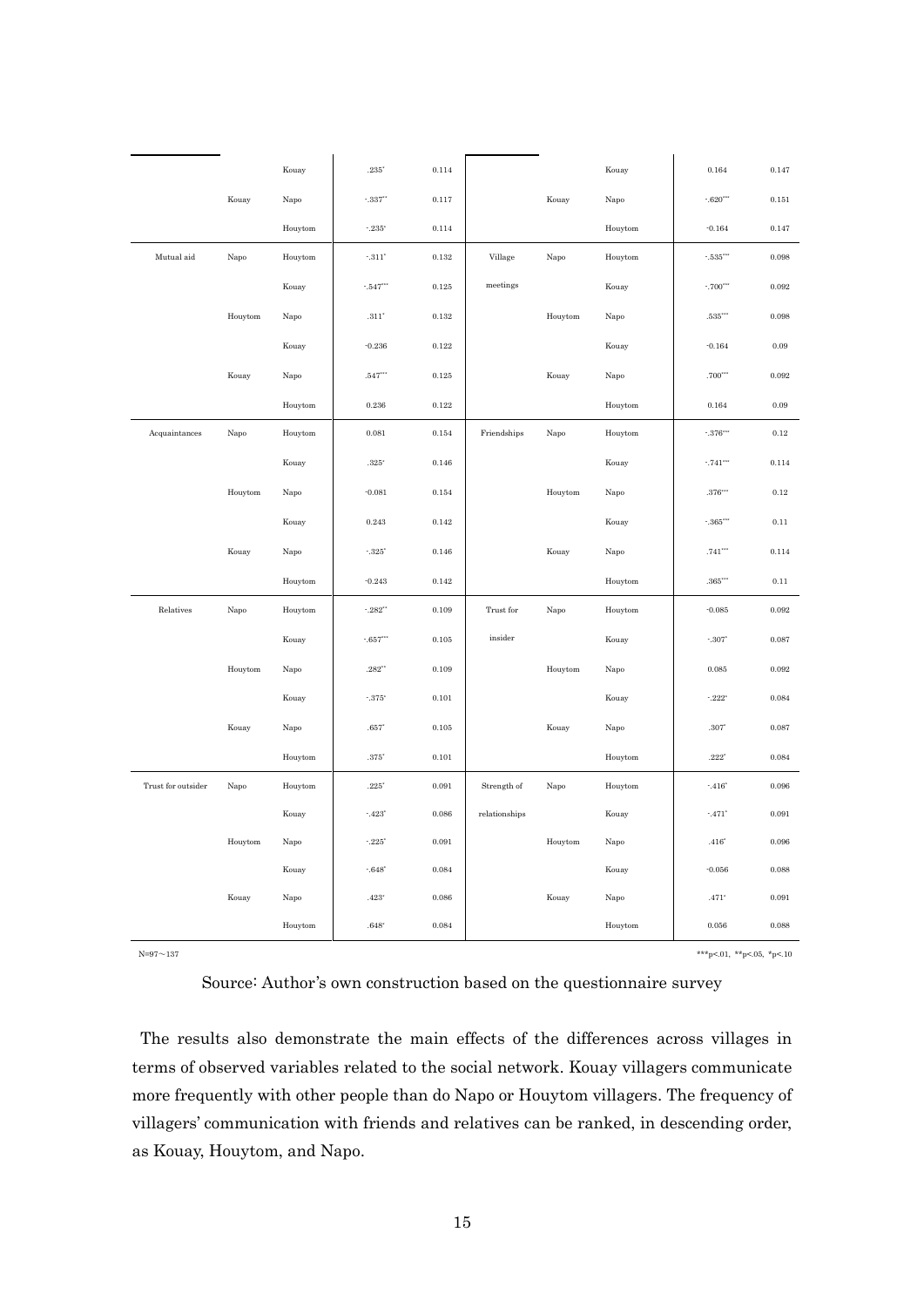In summary, Napo and Houytom villagers provide more mutual aid, communicate more with their friends and relatives, and trust insiders more than do Kouay villagers. In contrast, Kouay villagers participate more in communal forest management than do Napo or Houytom villagers. In addition, Kouay villagers participate more in group work than do Napo villagers, although there is no significant difference in the group-work participation of Kouay villagers and Houytom villagers.

Next, we show the results of the ANOVA of collective action in each village and a multiple comparison (using the Bonferri method) of collective action in each village. Figure 6 shows no significant differences across villagers with regard to factors related to collective action in Kouay. On the other hand, Napo and Houytom have the higher level of the mutual aid than the communal forest management and group work. However, there is no significant difference about the village meeting in Napo, and the village meeting and the ceremonial occasion in Houytom.

Figure 6: Result of ANOVA about the collective action in each village



Source: Author's own construction based on the questionnaire survey

|                       |        | Napo                   |                          |                                   |                    | Houytom               |                  |       |
|-----------------------|--------|------------------------|--------------------------|-----------------------------------|--------------------|-----------------------|------------------|-------|
| Collective action (I) |        | Collective action (J)  | Difference (I-J)         | $\rm SE$<br>Collective action (I) |                    | Collective action (J) | Difference (I-J) | SE    |
| Communal              | Forest | Group works            | $-0.309$                 | 0.145                             | Forest<br>Communal | Group works           | 0.116            | 0.099 |
| Management            |        | Mutual aid             | $.990***$                | 0.142                             | Management         | Mutual aid            | $.653***$        | 0.09  |
|                       |        | Ceremonial             |                          |                                   |                    | Ceremonial            |                  |       |
|                       |        | occasions              | $.588^{\circ\circ\circ}$ | 0.125                             |                    | occasions             | $.632***$        | 0.081 |
|                       |        | Village Meetings       | $1.062***$               | 0.128                             |                    | Village Meetings      | .453             | 0.088 |
| Group work            |        | <b>Communal Forest</b> |                          |                                   | Group work         | Communal Forest       |                  |       |
|                       |        | Management             | 0.309                    | 0.145                             |                    | Management            | $-0.116$         | 0.099 |
|                       |        | Mutual aid             | $1.299***$               | 0.168                             |                    | Mutual aid            | $.537***$        | 0.111 |
|                       |        | Ceremonial             |                          |                                   |                    | Ceremonial            |                  |       |
|                       |        | occasions              | $.897***$                | 0.144                             |                    | occasions             | $.516***$        | 0.113 |

Table 10: Multiple comparison of the collective action in Napo and Houytom by Bonferroni method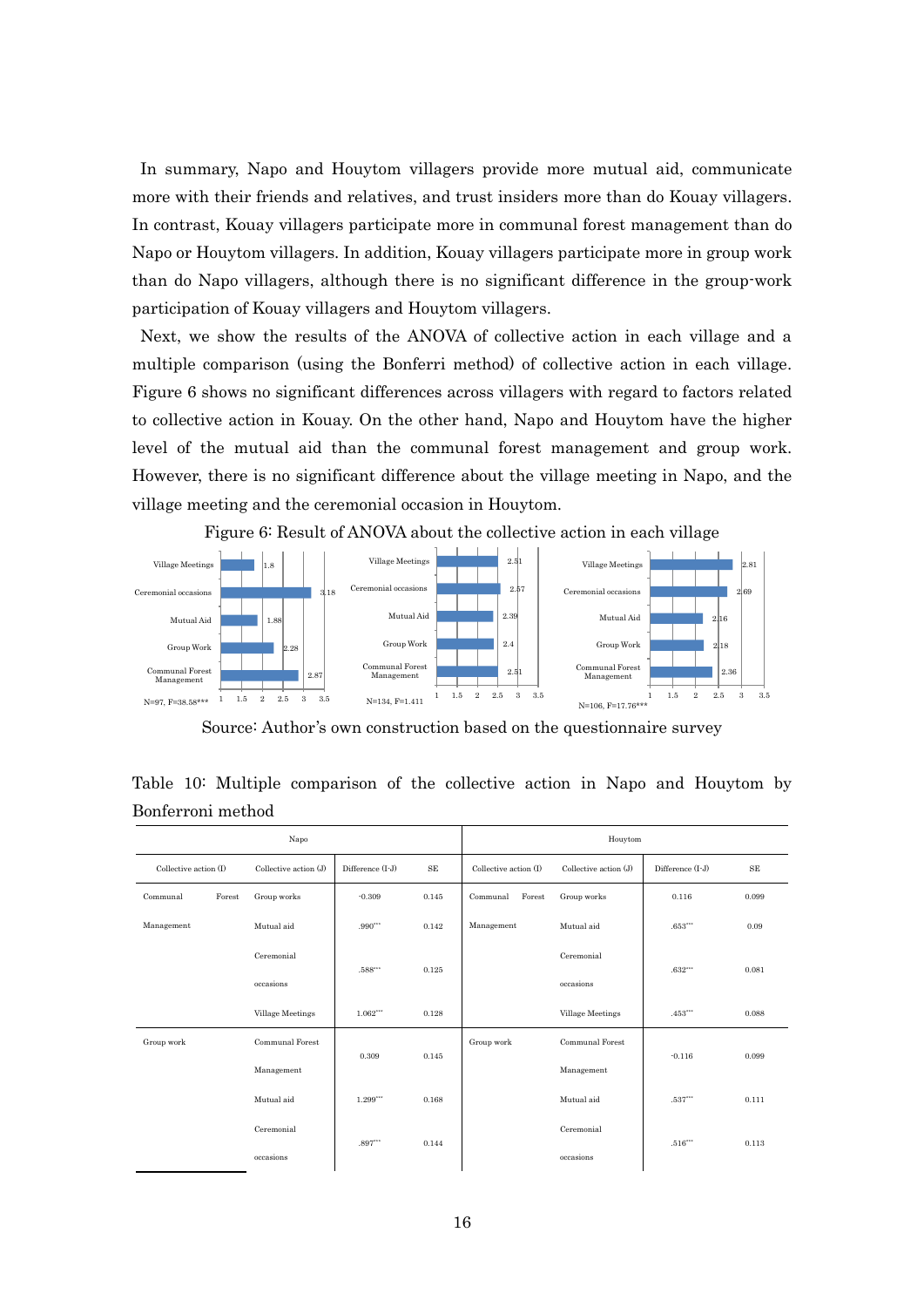|                      | Village Meeting | 1.371                          | 0.164 |                  | Village Meeting        | $.337$ <sup>*</sup>     | 0.128 |
|----------------------|-----------------|--------------------------------|-------|------------------|------------------------|-------------------------|-------|
| Mutual aid           | Communal Forest |                                |       | Mutual aid       | <b>Communal Forest</b> |                         |       |
|                      | Management      | $-0.990***$                    | 0.142 |                  | Management             | $-653$ ***              | 0.09  |
|                      | Group works     | $\cdot 1.299^{\ast \ast \ast}$ | 0.168 |                  | Group works            | $-0.537***$             | 0.111 |
|                      | Ceremonial      | $-402$ **                      | 0.119 |                  | Ceremonial             | $-0.021$                | 0.079 |
|                      | occasions       |                                |       |                  | occasions              |                         |       |
|                      | Village Meeting | 0.072                          | 0.127 |                  | Village Meeting        | $-0.2$                  | 0.099 |
| Ceremonial occasions | Communal Forest | $-588$ ***                     | 0.125 | Ceremonial       | Communal Forest        | $\cdot .632\sp{^{***}}$ | 0.081 |
|                      | Management      |                                |       | occasions        | Management             |                         |       |
|                      | Group works     | $-0.897***$                    | 0.144 |                  | Group works            | $-516$                  | 0.113 |
|                      | Mutual aid      | $.402**$                       | 0.119 |                  | Mutual aid             | 0.021                   | 0.079 |
|                      | Village Meeting | $.474***$                      | 0.101 |                  | Village Meeting        | $-0.179$                | 0.105 |
| Village Meetings     | Communal Forest | $\cdot 1.062^{***}$            | 0.128 | Village Meetings | Communal Forest        | $-453$                  | 0.088 |
|                      | Management      |                                |       |                  | Management             |                         |       |
|                      | Group works     | $-1.371***$                    | 0.164 |                  | Group works            | $-337$ <sup>*</sup>     | 0.128 |
|                      | Mutual aid      | $-0.072$                       | 0.127 |                  | Mutual aid             | 0.2                     | 0.099 |
|                      | Ceremonial      | $-474$                         | 0.101 |                  | Ceremonial             | 0.179                   | 0.105 |
|                      | occasions       |                                |       |                  | occasions              |                         |       |

N=106 SE: Standard Error, \*\*\*p<.01, \*\*p<.06, \*p<.10

Source: Author's own construction based on the questionnaire survey.

Table 10 shows differences between Napo and Houytom in terms of collective action and the social network. One reason may be the higher proportion of migrants and ethnic minorities (non-Lao people) in Napo and Houytom.

Table 11 shows the cross tabulation of ethnic groups and reasons for being residents of the villages. In Napo, 35% of the Lao residents were born in Napo, 61% voluntarily migrated to Napo from elsewhere and 4% others. Most of the ethnic minority residents of Napo were invited or voluntarily migrated there.

Table 12 shows that the population of Kouay includes fewer migrants and fewer people of Lao ethnicity than do the populations of Napo and Houytom. Of the Kouay villagers, 56% were born in Kouay, 41% voluntarily migrated to Kouay from elsewhere and 4% others.

Table 11: Cross tabulation of ethic group and history of resident in Napo

| ason. | m<br>Total |
|-------|------------|
|       |            |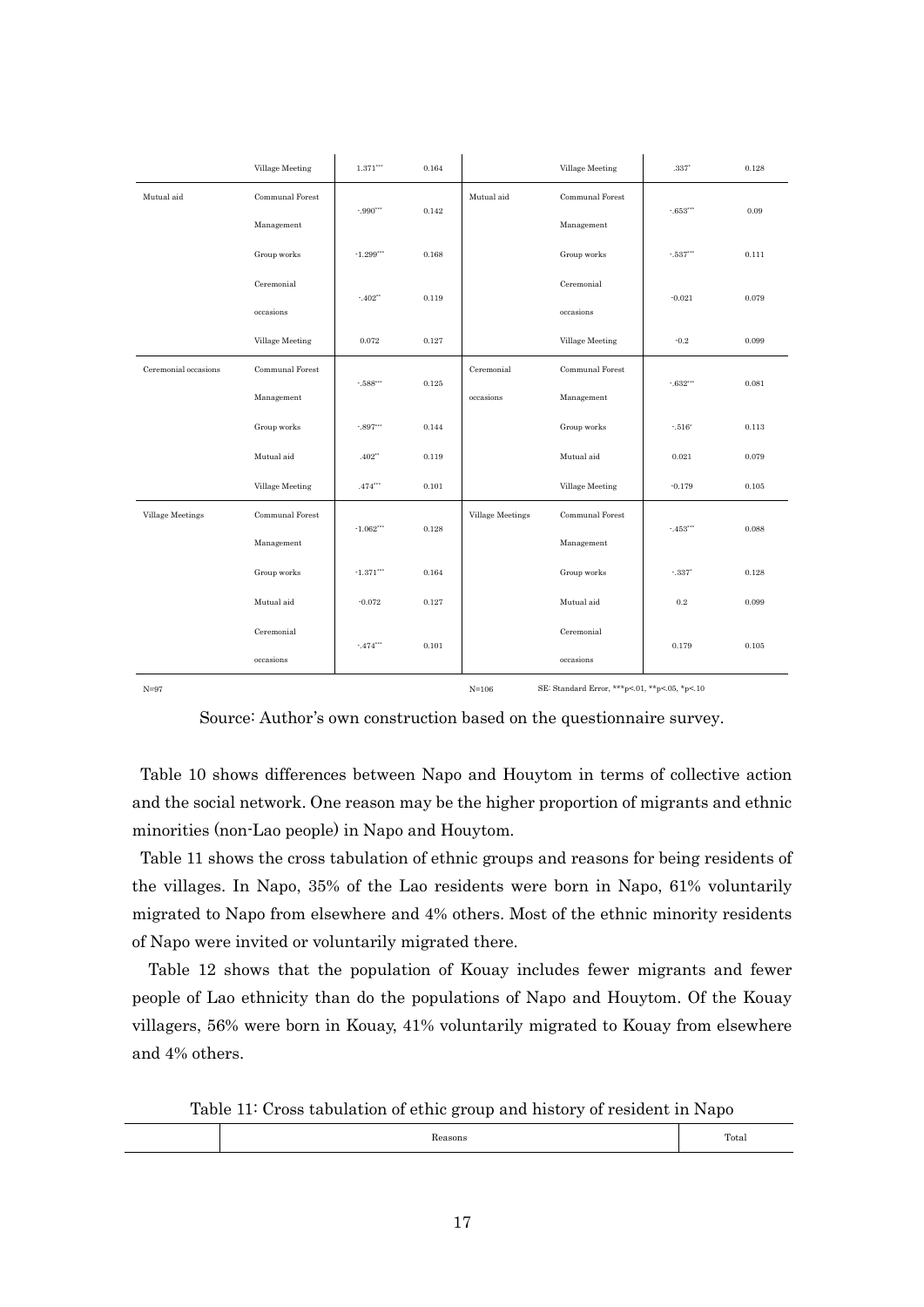|         | Born in this village | Invited   | Voluntary choice | Other      |              |
|---------|----------------------|-----------|------------------|------------|--------------|
| Lao     | 35% (25)             | $0\%$ (0) | $61\%$ (44)      | $4\%$ (3)  | 100% (72)    |
| Hmong   | $0\%$ (0)            | $0\%$ (0) | $75\%$ (3)       | $25\%$ (1) | $100\%$ (4)  |
| Khmu    | $0\%$ (0)            | 5(1%)     | $95\%$ (19)      | $0\%$ (0)  | $100\% (20)$ |
| Phu noy | $0\%$ (0)            | $0\%$ (0) | 1(0%)            | $0\%$ (0)  | $100\%$ (1)  |
| Total   | $26\%$ (25)          | $1\%$ (1) | 69% (67)         | $4\%$ (4)  | 100% (97)    |

1: Adding no answer all to other. 2: The number in [parentheses](http://ejje.weblio.jp/content/parentheses) is one of answers.

Source: Author's own construction based on the questionnaire survey.

|          |                      | Reasons          |           | Total       |  |
|----------|----------------------|------------------|-----------|-------------|--|
|          | Born in this village | Voluntary choice | Other     |             |  |
| Lao      | 56% (68)             | $41\%$ (50)      | $3\%$ (4) | 100% (122)  |  |
| Hmong    | $0\%$ (0)            | $100\%$ (1)      | $0(0\%)$  | $100\%$ (1) |  |
| Khmu     | $33\%$ (1)           | $67\%$ (2)       | $0\%$ (0) | $100\%$ (3) |  |
| Khmu     | $20\%$ (1)           | $80\%$ (4)       | $0\%$ (0) | $100\%$ (5) |  |
| Thai Dam | $0\%$ (0)            | $100\%$ (1)      | $0\%$ (0) | $100\%$ (1) |  |
| Other    | $100\%$ (5)          | $0\%$ (0)        | $0\%$ (0) | $100\%$ (5) |  |
| Total    | 55% (75)             | $42\%$ (58)      | $3\%$ (4) | 100% (137)  |  |

Table 12: Cross tabulation of ethic group and history of resident in Kouay

1: Adding no answer all to other. 2: The number in [parentheses](http://ejje.weblio.jp/content/parentheses) is one of answers.

Source: Author's own construction based on the questionnaire survey.

Table 13 shows that, of the Houytom villagers, 83% voluntarily migrated there from elsewhere, only 10% were born in Houytom and 6% others. As in Napo, most of the ethnic minority residents were invited or voluntarily migrated to Houytom.

|         |                      |                  | Reasons   |                  |           |               |
|---------|----------------------|------------------|-----------|------------------|-----------|---------------|
|         | Born in this village | Required to join | Invited   | Voluntary choice | Other     | Total         |
| Lao     | $10\%$ (9)           | $1\%$ (1)        | $1\%$ (1) | 84% (73)         | $1\%$ (1) | 100% (87)     |
| Khmu    | $0\%$ (0)            | $0\%$ (0)        | $0(0\%)$  | 85% (11)         | $0\%$ (0) | $100\%$ (13)  |
| Phu noy | $0\%$ (0)            | $0\%$ (0)        | $0\%$ (0) | $100\%$ (1)      | $0\%$ (0) | $100\%$ (1)   |
| Other   | $20\%$ (2)           | $0\%$ (0)        | $0\%$ (0) | $70\%$ (7)       | $0\%$ (0) | $100\%$ (10)  |
| Total   | $10\%$ $(11)$        | $1\%$ (1)        | $1\%$ (1) | 83% (92)         | $1\%$ (1) | $100\%$ (111) |

Table 13: Cross tabulation of ethic group and history of resident in Houytom

1: Adding no answer all to other. 2: The number in [parentheses](http://ejje.weblio.jp/content/parentheses) is one of answers.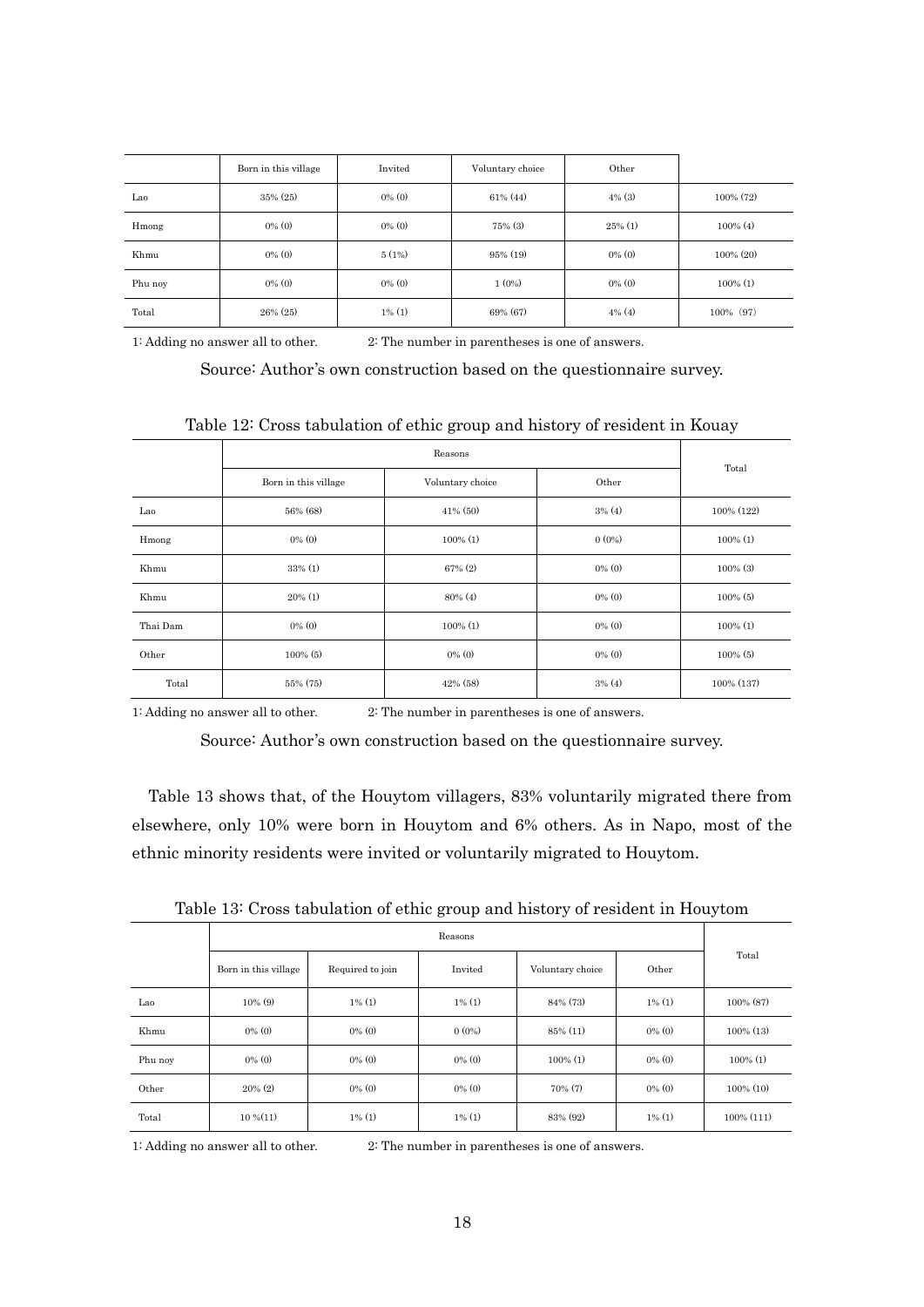Source: Author's own construction based on the questionnaire survey.

The above results illustrate that Houytom's population includes a larger proportion of migrants than do Napo and Kouay. In addition, the proportion of ethnic groups is large in Napo and Houytom. Moreover, in Napo and Houytom, the proportion of the migrated Lao group is larger than that of those born in each village.

In the following, we analyze the differences between ethnic minorities and the Lao ethnic group and between the Lao group born in these villages and those who are voluntarily migrated to these villages.

First, we find no significant difference between the Lao group and the Khmu group in terms of the observed variables in Table 14. In contrast, Table 15 shows a significant difference between the Lao group and the Hmong group. In Napo, members of the Hmong group provide more voluntary mutual aid and more frequently communicate with friends and relatives than do members of other ethnic groups.

|                   |      | Value | $\rm SE$ | $\mathbf t$ |               |      | Value              | $\rm SE$                  | $\mathbf t$ |
|-------------------|------|-------|----------|-------------|---------------|------|--------------------|---------------------------|-------------|
| Communal Forest   | Lao  | 2.88  | 1.125    | .086        | Group Work    | Lao  | 3.22               | 1.603                     | .305        |
| Management        | Khmu | 2.90  | 1.252    |             |               | Khmu | 3.10               | 1.518                     |             |
| Mutual Aid        | Lao  | 1.92  | 1.264    | .271        | Ceremonial    | Lao  | 2.31               | 1.083                     | .290        |
|                   | Khmu | 1.85  | .875     |             | occasions     | Khmu | 2.25               | .639                      |             |
| Village Meetings  | Lao  | 1.81  | .547     | .305        | Acquaintances | Lao  | 1.73               | .956                      | .555        |
|                   | Khmu | 1.85  | .671     |             |               | Khmu | 1.90               | 1.252                     |             |
| Friendships       | Lao  | 1.56  | .948     | .799        | Relatives     | Lao  | 1.25               | .599                      | $-314$      |
|                   | Khmu | 1.75  | 1.020    |             |               | Khmu | 1.30               | .733                      |             |
| Trust for insider | Lao  | 2.07  | .718     | .172        | Trust for     | Lao  | 2.60               | .643                      | .287        |
|                   | Khmu | 2.10  | .641     |             | outsider      | Khmu | 2.55               | .686                      |             |
| Strength of       | Lao  | 2.01  | .682     | .209        |               |      | SE: Standard Error |                           |             |
| relationships     | Khmu | 2.05  | .686     |             | $N = 20 - 72$ |      |                    | ***p<.01, **p<.05, *p<.10 |             |

Table 14: t-tests between Lao group and Khmu group in Napo

Source: Author's own construction based on the questionnaire survey.

| Table 15: t tests between Lao group and Hmong group in Napo |  |  |  |
|-------------------------------------------------------------|--|--|--|
|-------------------------------------------------------------|--|--|--|

|                    |       | Value | SE    |       |            |       | Value | SE    |       |
|--------------------|-------|-------|-------|-------|------------|-------|-------|-------|-------|
| Forest<br>Communal | Lao   | 2.88  | 1.125 | 0.659 | Group Work | Lao   | 3.22  | 1.603 | 0.054 |
| Management         | Hmong | 2.50  | 0.577 |       |            | Hmong | 3.25  | 0.957 |       |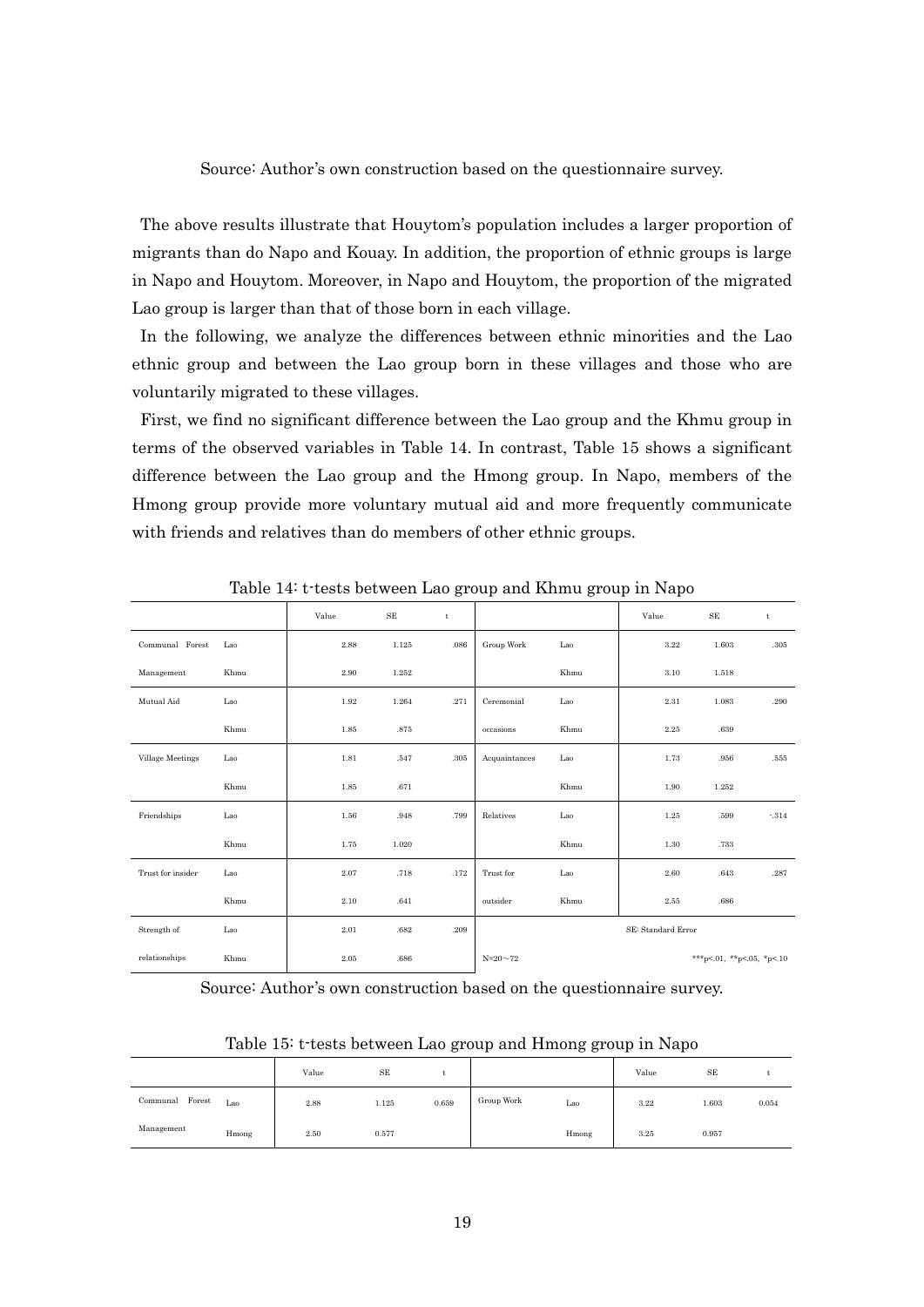| Mutual Aid        | Lao   | 1.92 | 1.264 | $2.291*$   | Ceremonial         | Lao   | 2.31 | 1.083                     | 0.101      |
|-------------------|-------|------|-------|------------|--------------------|-------|------|---------------------------|------------|
|                   | Hmong | 1.25 | 0.500 |            | occasions          | Hmong | 2.25 | 0.500                     |            |
| Village Meetings  | Lao   | 1.81 | 0.547 | 1.084      | Acquaintances      | Lao   | 1.73 | 0.956                     | 0.532      |
|                   | Hmong | 1.50 | 0.577 |            |                    | Hmong | 2.00 | 1.414                     |            |
| Friendships       | Lao   | 1.56 | 0.948 | $4.974***$ | Relatives          | Lao   | 1.25 | 0.599                     | $3.540***$ |
|                   | Hmong | 1.00 | 0.00  |            |                    | Hmong | 1.00 | 0.00                      |            |
| Trust for insider | Lao   | 2.07 | .718  | .187       | Trust for outsider | Lao   | 2.60 | .643                      | 1.060      |
|                   | Hmong | 2.00 | .816  |            |                    | Hmong | 2.25 | .500                      |            |
| Strength of       | Lao   | 2.01 | .682  | .739       |                    |       |      |                           |            |
| relationships     | Hmong | 1.75 | .957  |            | $N=4\sim 72$       |       |      | ***p<.01, **p<.05, *p<.10 |            |

Source: Author's own construction based on the questionnaire survey.

Table 16 shows significant differences in Kouay between members of the Lao group and members of the Khmu group in terms of participation in village meetings, communication with friends, and strength of relationships. Compared to members of the Lao group, members of the Khmu group in Kouay communicate more frequently with their friends but voluntarily participate less in ceremonial occasions and have weaker relationships.

Table 17 shows that, compared to members of the Lao group, members of the Phu noy group in Kouay communicate with more frequently with other villagers and relatives but voluntarily participate less in group work.

|                    |      | Value | $\rm SE$ | t           |                    |      | Value | $\rm SE$ | t        |
|--------------------|------|-------|----------|-------------|--------------------|------|-------|----------|----------|
| Communal<br>Forest | Lao  | 2.49  | 0.848    | 0.149       | Group Work         | Lao  | 2.52  | 0.879    | 1.644    |
| Management         | Khmu | 2.67  | 2.082    |             |                    | Khmu | 1.67  | 1.155    |          |
| Mutual Aid         | Lao  | 2.42  | 0.889    | 0.803       | Ceremonial         | Lao  | 2.33  | 0.886    | $1.912*$ |
|                    | Khmu | 2.00  | 1.00     |             | occasions          | Khmu | 3.33  | 1.528    |          |
| Village Meetings   | Lao  | 2.52  | 0.741    | 1.184       | Acquaintances      | Lao  | 1.43  | 1.205    | 0.678    |
|                    | Khmu | 2.00  | 1.00     |             |                    | Khmu | 2.33  | 2.309    |          |
| Friendships        | Lao  | 2.32  | 0.855    | $17.041***$ | Relatives          | Lao  | 1.89  | 0.896    | 0.427    |
|                    | Khmu | 1.00  | 0.00     |             |                    | Khmu | 1.67  | 1.155    |          |
| Trust for insider  | Lao  | 2.38  | 0.708    | 0.106       | Trust for outsider | Lao  | 2.99  | 0.71     | 0.02     |
|                    | Khmu | 2.33  | 0.577    |             |                    | Khmu | 3.00  | 0.00     |          |
| Strength of        | Lao  | 2.44  | 0.761    | $8.089***$  |                    |      |       |          |          |

Table 16: t-tests between Lao group and Khmu group in Kouay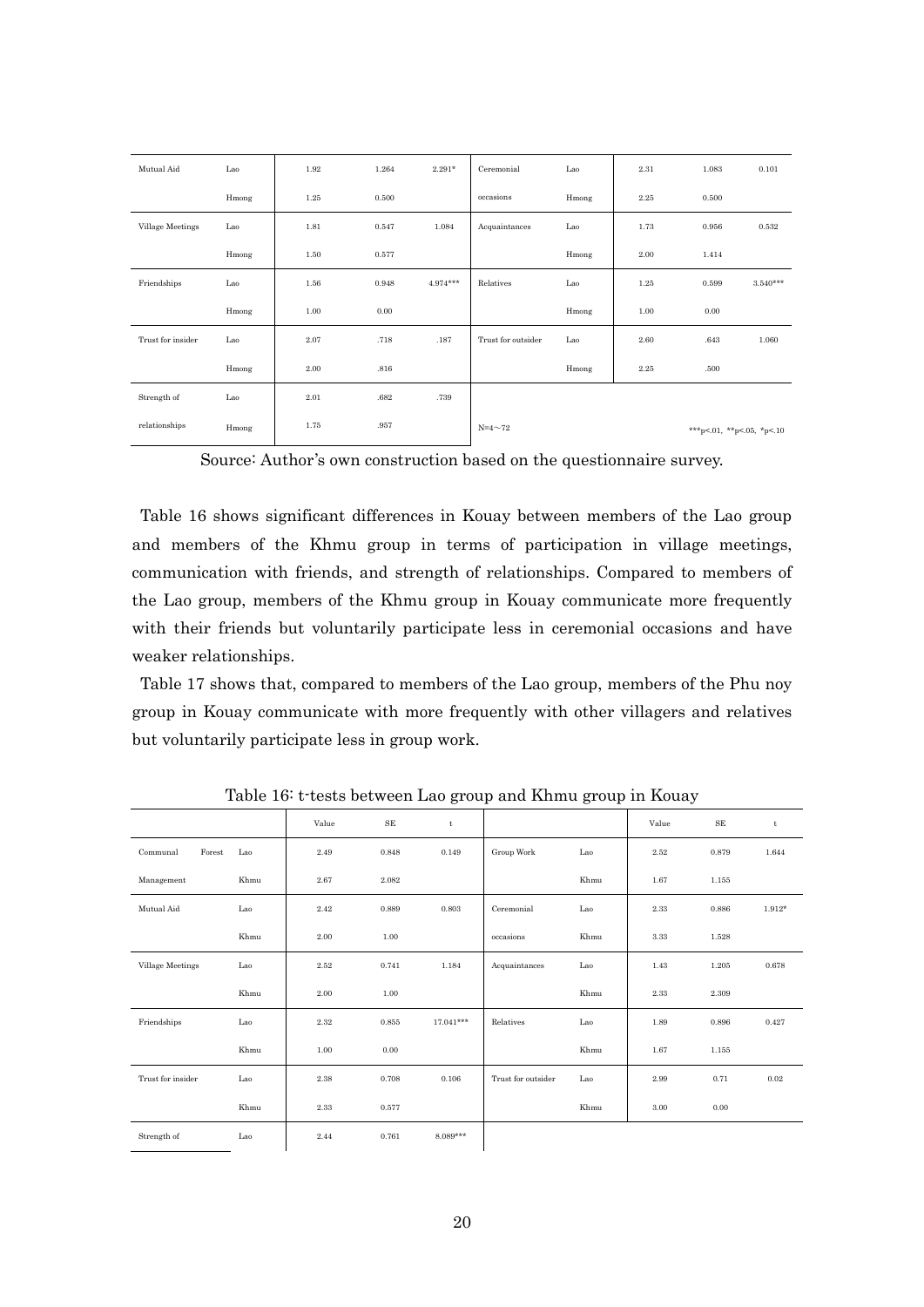| Khmu<br>relationships<br>------- | 3.00 | 0.00 | $N = 3 - 122$ | ***p<.01, **p<.05, *p<.10 |
|----------------------------------|------|------|---------------|---------------------------|
|----------------------------------|------|------|---------------|---------------------------|

Source: Author's own construction based on the questionnaire survey.

|                    |         | Value | $\rm SE$ | t     |               |         | Value | SE    | t                         |
|--------------------|---------|-------|----------|-------|---------------|---------|-------|-------|---------------------------|
| Communal<br>Forest | Lao     | 2.49  | 0.848    | 1.458 | Group Work    | Lao     | 2.52  | 0.879 | $1.690*$                  |
| Management         | Phu noy | 2.80  | 0.447    |       |               | Phu noy | 3.20  | 1.095 |                           |
| Mutual Aid         | Lao     | 2.42  | 0.889    | 0.044 | Ceremonial    | Lao     | 2.33  | 0.886 | 1.136                     |
|                    | Phu noy | 2.40  | 0.894    |       | occasions     | Phu noy | 2.80  | 1.483 |                           |
| Village Meetings   | Lao     | 2.52  | 0.741    | 0.249 | Acquaintances | Lao     | 1.43  | 1.205 | $3.905***$                |
|                    | Phu noy | 2.60  | 0.548    |       |               | Phu noy | 1.00  | 0.00  |                           |
| Friendships        | Lao     | 2.32  | 0.855    | 0.717 | Relatives     | Lao     | 1.89  | 0.896 | $1.732*$                  |
|                    | Phu noy | 2.60  | 0.894    |       |               | Phu noy | 2.60  | 0.894 |                           |
| Trust for insider  | Lao     | 2.38  | 0.708    | 0.07  | Trust for     | Lao     | 2.99  | 0.71  | 0.026                     |
|                    | Phu noy | 2.40  | 0.894    |       | outsider      | Phu noy | 3.00  | 0.00  |                           |
| Strength of        | Lao     | 2.44  | 0.761    | 1.689 |               |         |       |       |                           |
| relationships      | Phu noy | 2.80  | 0.447    |       | $N = 5 - 122$ |         |       |       | ***p<.01, **p<.05, *p<.10 |

Table 17: t-tests between Lao group and Phu noy group in Kouay

Source: Author's own construction based on the questionnaire survey.

Table 18 shows significant differences in Houytom between members of the Lao group and members of the Khmu group with regard to communal forest management, communication with insiders, trust in outsiders, and the strength of relationships. In Kouay, compared to members of the Lao group, members of the Khmu group communicate more with insiders, trust outsiders more, and have better relationships but voluntarily participate in communal forest management less.

Table 18: t-tests between Lao group and Phu noy group in Houytom

|                    |      | Value | $\rm SE$ | t         |                      |      | Value | $\rm SE$ | t     |
|--------------------|------|-------|----------|-----------|----------------------|------|-------|----------|-------|
| Forest<br>Communal | Lao  | 2.73  | 0.586    | $1.876*$  | Group work           | Lao  | 2.67  | 0.964    | 0.497 |
| Management         | Khmu | 2.92  | 0.277    |           |                      | Khmu | 2.54  | 0.519    |       |
| Mutual Aid         | Lao  | 2.20  | 0.745    | 1.289     | Ceremonial occasions | Lao  | 2.21  | 0.753    | 0.904 |
|                    | Khmu | 1.92  | 0.641    |           |                      | Khmu | 2.00  | 0.739    |       |
| Village Meeting    | Lao  | 2.37  | 0.744    | 1.277     |                      |      |       |          |       |
|                    | Khmu | 2.08  | 0.669    |           | $N = 13 - 83$        |      |       |          |       |
| Trust for insider  | Lao  | 1.75  | 0.909    | $2.640**$ | Trust for insider    | Lao  | 2.16  | 0.457    | 1.116 |
|                    | Khmu | 1.31  | 0.48     |           |                      | Khmu | 2.00  | 0.447    |       |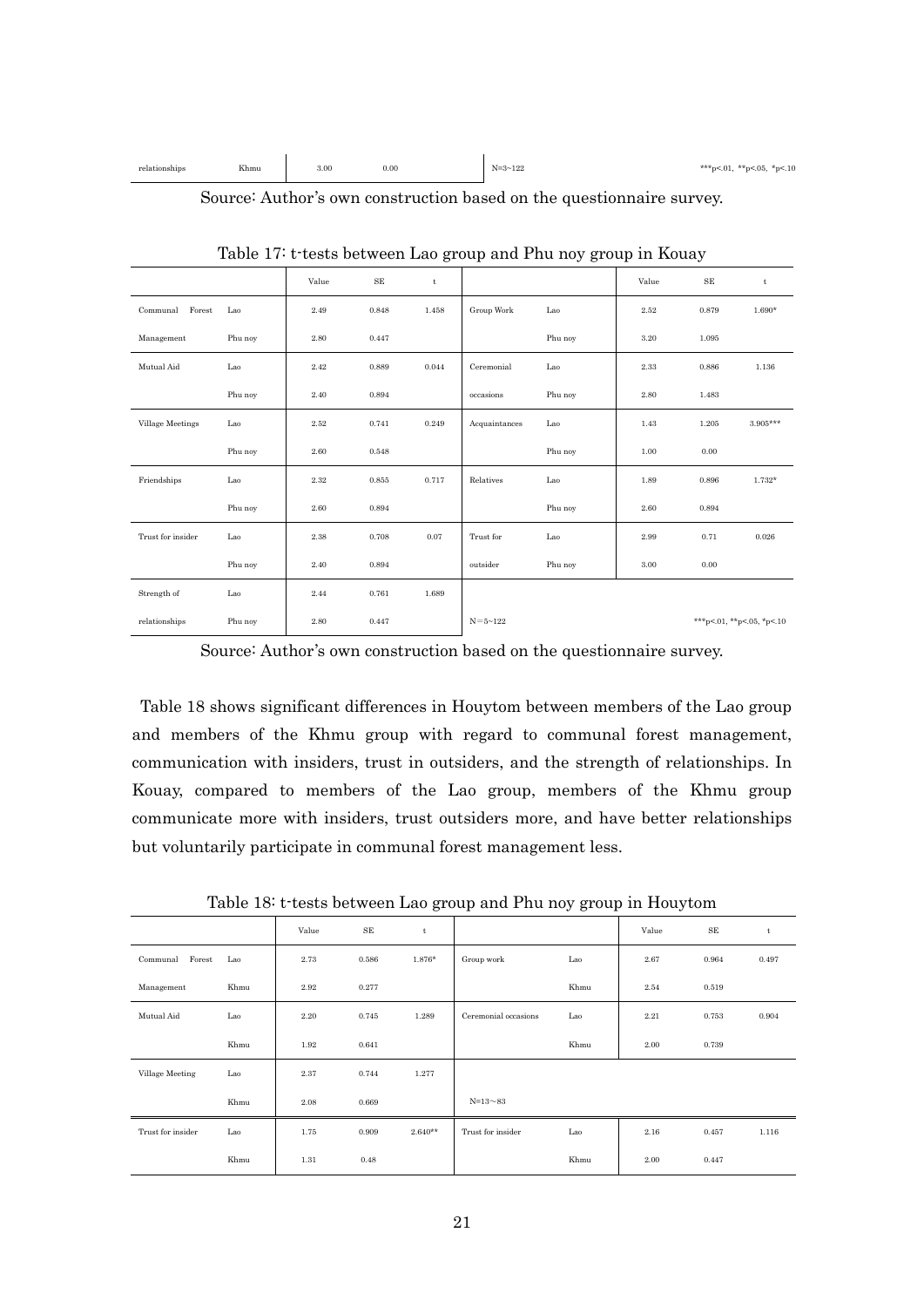| $N = 13 \sim 85$  |      |      |       |       | $N=9\sim85$               |      |      | ***p<.01, **p<.05, *p<.10 |            |
|-------------------|------|------|-------|-------|---------------------------|------|------|---------------------------|------------|
|                   | Khmu | 1.54 | 0.519 |       |                           | Khmu | 2.00 | 0.408                     |            |
| Relatives         | Lao  | 1.54 | 0.749 | 0.013 | Strength of relationships | Lao  | 2.46 | 0.569                     | $3.595$ ** |
|                   | Khmu | 1.77 | 0.439 |       |                           | Khmu | 2.11 | 0.333                     |            |
| Trust for insider | Lao  | 1.93 | 0.72  | 0.778 | Trust for outsider        | Lao  | 2.34 | 0.501                     | $1.860*$   |

Source: Author's own construction based on the questionnaire survey.

Next, we analyze the difference between Lao born in these villages and those who voluntarily migrated there. Table 19 shows significant differences in Napo with regard to communal forest management, group work, mutual aid, and communication with relatives. Compared to members of the Lao group who were born in Napo, members of the Lao group who voluntarily migrated to Napo voluntarily participate less in communal forest management and group work, provide less mutual aid, and communicate less frequently with their relatives.

|                         |                      | Value | <b>SE</b> | $\mathbf t$ |                    |                      | Value | <b>SE</b>                 | t          |
|-------------------------|----------------------|-------|-----------|-------------|--------------------|----------------------|-------|---------------------------|------------|
| Forest<br>Communal      | Born in this village | 2.28  | 0.98      | $3.340***$  | Group Work         | Born in this village | 2.64  | 1.524                     | 2.073"     |
| Management              | Voluntary choice     | 3.07  | 1.105     |             |                    | Voluntary choice     | 3.40  | 1.586                     |            |
| Mutual Aid              | Born in this village | 1.52  | 0.823     | $2.115*$    | Ceremonial         | Born in this village | 2.16  | 0.746                     | $-0.92$    |
|                         | Voluntary choice     | 2.00  | 1.279     |             | occasions          | Voluntary choice     | 2.34  | 1.081                     |            |
| <b>Village Meetings</b> | Born in this village | 1.84  | 0.473     | 0.543       | Acquaintances      | Born in this village | 1.68  | 0.945                     | 0.557      |
|                         | Voluntary choice     | 1.78  | 0.573     |             |                    | Voluntary choice     | 1.82  | 1.094                     |            |
| Friendships             | Born in this village | 1.56  | 0.961     | 0.097       | Relatives          | Born in this village | 1.08  | 0.40                      | $2.113***$ |
|                         | Voluntary choice     | 1.58  | 0.972     |             |                    | Voluntary choice     | 1.33  | 0.705                     |            |
| Trust for insider       | Born in this village | 1.84  | 0.688     | 1.27        | Trust for outsider | Born in this village | 2.60  | 0.645                     | 0.117      |
|                         | Voluntary choice     | 2.15  | 0.68      |             |                    | Voluntary choice     | 2.58  | 0.655                     |            |
| Strength of             | Born in this village | 1.88  | 0.781     | 1.026       |                    |                      |       |                           |            |
| relationships           | Voluntary choice     | 2.06  | 0.649     |             | $N = 25 \sim 67$   |                      |       | ***p<.01, **p<.05, *p<.10 |            |

Table 19: t-tests for Lao group born in this village and one choosing voluntarily in Napo

Source: Author's own construction based on the questionnaire survey.

| Table 20: t test for Lao group born in this village and one choosing voluntarily in Kouay |  |  |  |  |  |  |  |
|-------------------------------------------------------------------------------------------|--|--|--|--|--|--|--|
|                                                                                           |  |  |  |  |  |  |  |

|                                            | Value | SE    |       |            |                      | Value | SE    |       |
|--------------------------------------------|-------|-------|-------|------------|----------------------|-------|-------|-------|
| Forest<br>Born in this village<br>Communal | 2.51  | 0.895 | 0.134 | Group Work | Born in this village | 2.54  | 0.847 | 0.242 |
| Voluntary choice<br>Management             | 2.53  | 0.883 |       |            | Voluntary choice     | 2.58  | 0.963 |       |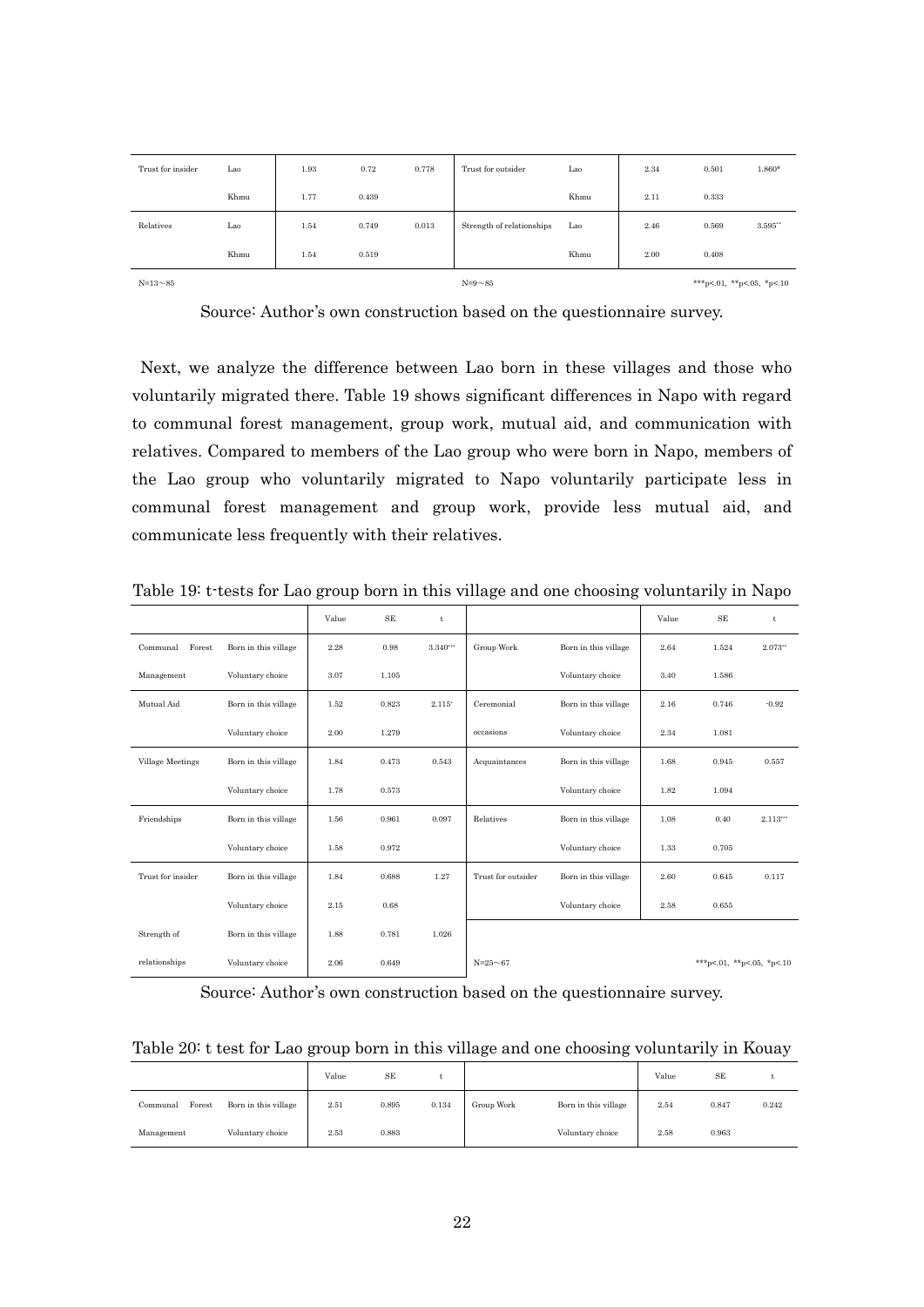| Mutual Aid        | Born in this village | 2.37 | 0.749 | 0.876 | Ceremonial         | Born in this village | 2.39 | 0.884                     | 0.779 |
|-------------------|----------------------|------|-------|-------|--------------------|----------------------|------|---------------------------|-------|
|                   | Voluntary choice     | 2.52 | 1.064 |       | occasions          | Voluntary choice     | 2.52 | 1.047                     |       |
| Village Meetings  | Born in this village | 2.52 | 0.742 | 0.289 | Acquaintances      | Born in this village | 1.60 | 1.424                     | 1.27  |
|                   | Voluntary choice     | 2.48 | 0.731 |       |                    | Voluntary choice     | 1.33 | 1.049                     |       |
| Friendships       | Born in this village | 2.33 | 0.890 | 0.075 | Relatives          | Born in this village | 1.85 | 0.917                     | 1.041 |
|                   | Voluntary choice     | 2.34 | 0.870 |       |                    | Voluntary choice     | 2.02 | 0.884                     |       |
| Trust for insider | Born in this village | 2.43 | 0.738 | 0.506 | Trust for outsider | Born in this village | 3.05 | 0.567                     | 0.976 |
|                   | Voluntary choice     | 2.36 | 0.718 |       |                    | Voluntary choice     | 2.93 | 0.814                     |       |
| Strength of       | Born in this village | 2.56 | 0.758 | 1.094 |                    |                      |      |                           |       |
| relationships     | Voluntary choice     | 2.41 | 0.773 |       | $N = 58 - 75$      |                      |      | ***p<.01, **p<.05, *p<.10 |       |

Source: Author's own construction based on the questionnaire survey.

Table 20 shows no significant difference between natives of Kouay and migrants in the Lao group in Kouay. Table 21 shows significant differences between natives of Houytom and migrants in the Lao group in Houytom with regard to mutual aid, communication with friends and relatives, and trust in outsiders. Compared to natives of Houytom, members of the Lao group who voluntarily migrated voluntarily provide more mutual aid, voluntarily participate more in village meetings, more frequently communicate with their friends and relatives, and trust in outsiders more.

The results of the ANOVA and the t-testss illustrate that the villages vary in terms of the social backgrounds of their populations. First, the degree of reciprocity differs across the three villages. The SEM analysis confirms this conclusion. Second, collective action and human relationships differ between ethnic groups and between members of the Lao ethnic group who were born in the village and those who migrated there from elsewhere.

|                    |                      | Value | <b>SE</b> | t          |               |                      | Value | SE    | t.    |
|--------------------|----------------------|-------|-----------|------------|---------------|----------------------|-------|-------|-------|
| Forest<br>Communal | Born in this village | 2.56  | 0.527     | 1.241      | Group Work    | Born in this village | 2.5   | 0.527 | 0.762 |
| Management         | Voluntary choice     | 2.79  | 0.532     |            |               | Voluntary choice     | 2.74  | 0.983 |       |
| Mutual Aid         | Born in this village | 2.60  | 0.699     | $2.051**$  | Ceremonial    | Born in this village | 2.18  | 0.405 | 0.277 |
|                    | Voluntary choice     | 2.11  | 0.714     |            | occasions     | Voluntary choice     | 2.22  | 0.761 |       |
| Village Meetings   | Born in this village | 3.00  | 0.816     | $3.005***$ | Acquaintances | Born in this village | 1.7   | 0.823 | 0.069 |
|                    | Voluntary choice     | 2.29  | 0.694     |            |               | Voluntary choice     | 1.72  | 0.941 |       |

Table 21: t-tests for Lao group born in this village and one choosing voluntarily in Houytom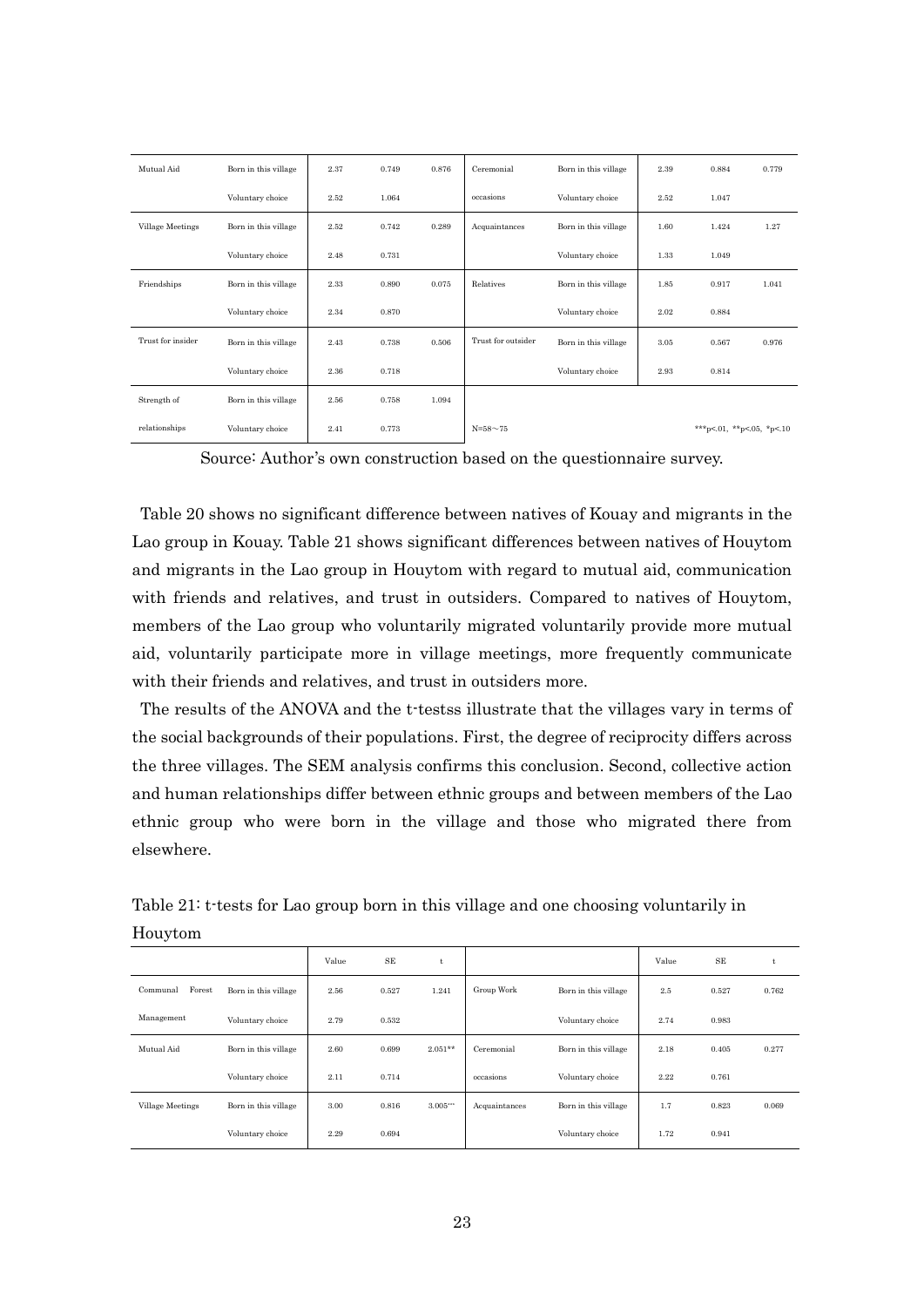| Friendships       | Born in this village | 2.55 | 0.688 | $2.964***$ | Relatives          | Born in this village | 2.00 | 0.447                     | $3.355***$ |
|-------------------|----------------------|------|-------|------------|--------------------|----------------------|------|---------------------------|------------|
|                   | Voluntary choice     | 1.89 | 0.694 |            |                    | Voluntary choice     | 1.48 | 0.738                     |            |
| Trust for insider | Born in this village | 2.10 | 0.316 | 0.332      | Trust for outsider | Born in this village | 2.70 | 0.483                     | $2.478**$  |
|                   | Voluntary choice     | 2.16 | 0.517 |            |                    | Voluntary choice     | 2.30 | 0.485                     |            |
| Strength of       | Born in this village | 2.7  | 0.483 | 1.519      |                    |                      |      |                           |            |
| relationships     | Voluntary choice     | 2.41 | 0.579 |            | $N=10 \sim 90$     |                      |      | ***p<.01, **p<.05, *p<.10 |            |

Source: Author's own construction based on the questionnaire survey.

# 3-3. Results of the SEM Analysis

-

Table 22 shows the result of the SEM analysis. For this analysis, questionnaire data for which even one value is missing is eliminated, according to listwise deletion. <sup>5</sup> The goodness-of-fit index (GFI), the adjusted goodness-of-fit index (AGFI), the comparative fit index (CFI), the root mean square residual (RMR) and the root mean square error approximation (RMSEA) are used as fit indices in this model. The model's fit is better if the values of GFI, AGFI, and CFI are near 1.00 and worse if the values of RMR and RMSEA are greater than 0.10.

|                                    |                   |                        | Napo                    |                          | Kouay                   |                   | Houytom                 |                          |
|------------------------------------|-------------------|------------------------|-------------------------|--------------------------|-------------------------|-------------------|-------------------------|--------------------------|
|                                    |                   |                        | Normalized              | <b>SE</b>                | Normalized              | <b>SE</b>         | Normalized              | <b>SE</b>                |
|                                    |                   |                        | <b>Estimation Value</b> |                          | <b>Estimation Value</b> |                   | <b>Estimation Value</b> |                          |
| Reciprocity $(\eta_1)$             | $\longleftarrow$  | Trust $(\xi_2)$        | 0.209                   | 0.175                    | $0.345*$                | 0.144             | $-0.253$                | 0.235                    |
| Reciprocity $(\eta_1)$             | $\longleftarrow$  | Network $(\xi_1)$      | $-0.079$                | 0.226                    | $0.643***$              | 0.233             | $0.558***$              | 0.114                    |
| Trust $(\xi_2)$                    | $\leftrightarrow$ | Network $(\xi_1)$      | 0.04                    | 0.028                    | $0.654***$              | 0.055             | 0.171                   | 0.028                    |
| Communal Forest Management $(x_1)$ | $\longleftarrow$  | Reciprocity $(\eta_1)$ | $0.592***$              | 0.325                    | $0.529***$              | 0.173             | $0.397**$               | 0.302                    |
| Group work $(x_2)$                 | $\longleftarrow$  | Reciprocity $(\eta_1)$ | $0.722***$              | 0.520                    | $0.491***$              | 0.177             | $0.370**$               | 0.043                    |
| Mutual aid $(x_2)$                 | $\longleftarrow$  | Reciprocity $(\eta_1)$ | $0.490^+$               | $\overline{\phantom{0}}$ | $0.619^+$               | $\qquad \qquad -$ | $0.509^+$               | $\overline{\phantom{0}}$ |
| Ceremonial occasions $(x_4)$       | $\longleftarrow$  | Reciprocity $(\eta_1)$ | $0.690***$              | 0.317                    | $0.473***$              | 0.207             | $0.837***$              | 0.672                    |
| Village Meetings $(x_5)$           | $\longleftarrow$  | Reciprocity $(\eta_1)$ | 0.195                   | 0.120                    | $0.508***$              | 0.162             | $-0.107$                | 0.379                    |
| Acquaintances $(x_1)$              | $\longleftarrow$  | Network $(\xi_1)$      | $0.602***$              | 0.465                    | $0.175*$                | 0.180             | $0.723***$              | 0.151                    |
| Friendships $(x_2)$                | $\longleftarrow$  | Network $(\xi_1)$      | $0.627***$              | 0.467                    | $0.798***$              | 0.177             | $0.829***$              | 0.111                    |
| Relatives $(x_3)$                  | $\longleftarrow$  | Network $(\xi_1)$      | $0.639^+$               | $\overline{\phantom{0}}$ | $0.762^+$               | $\qquad \qquad -$ | $0.937$ <sup>+</sup>    |                          |
| Trust for insider $(x_4)$          | $\longleftarrow$  | Trust $(\xi_2)$        | $0.707^+$               |                          | $0.638^+$               |                   | $0.633^+$               |                          |
| Trust for outsider $(x_5)$         | $\longleftarrow$  | Trust $(\xi_2)$        | $0.790***$              | 0.407                    | $0.389***$              | 0.201             | $0.669*$                | 0.578                    |

<sup>5</sup> For additional information regarding listwise deletion as a method for handling missing data, refer to Toyota (ed.) (2011), pp. 110-111.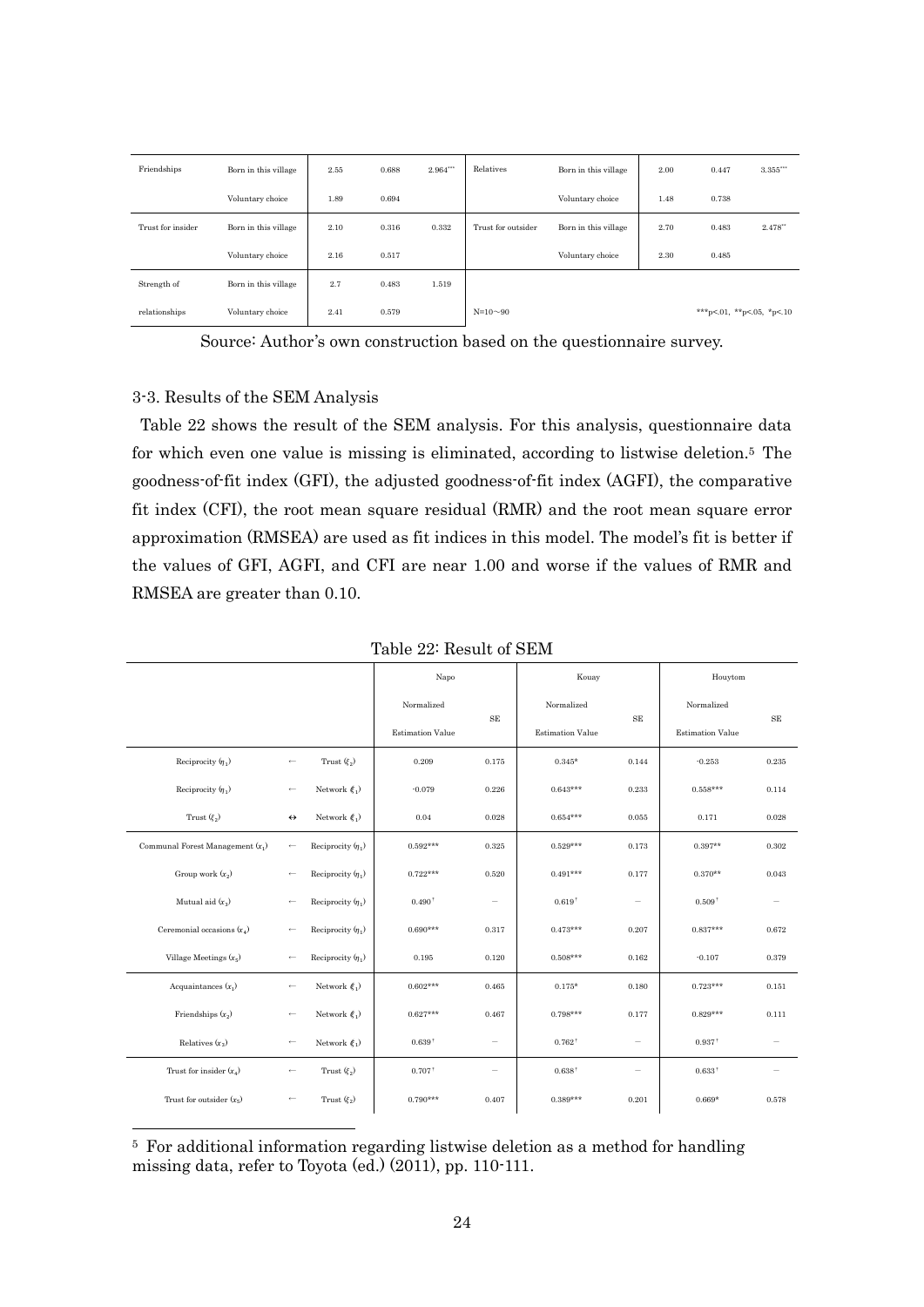| Strength of relationships $(x_6)$ | $\leftarrow$ | Trust $(\xi_2)$                   | $0.289***$                               | 0.182                             | $0.534***$                               | 0.230                         | $0.345*$                                 | 0.319 |
|-----------------------------------|--------------|-----------------------------------|------------------------------------------|-----------------------------------|------------------------------------------|-------------------------------|------------------------------------------|-------|
|                                   |              |                                   | $GFI = 0.895$ , $AGFI = 0.831$ , $CFI =$ |                                   | $GFI = 0.833$ , $AGFI = 0.892$ , $CFI =$ |                               | $GFI = 0.676$ , $AGFI = 0.780$ , $CFI =$ |       |
| Fit Index                         |              | $0.852$ , RMR = $0.082$ , RMSEA = |                                          | $0.826$ , RMR = $0.063$ , RMSEA = |                                          | $0.646$ , RMR = 0.06, RMSEA = |                                          |       |
|                                   |              |                                   | 0.079                                    |                                   | 0.096                                    |                               | 0.162                                    |       |

\*\*\*p<.01, \*\*p<.05, \*p<.10 and the coefficient with  $\dagger$  is one when  $\lambda = 1$ .

Source: Author's own construction based on the questionnaire survey.

As shown in Table 25, the results for Napo and Kouay enable us to accept this paper's hypothesis, although they do not agree in terms of GFI, AGFI, and CFI. In contrast, in the results for Houytom, especially the value of RMSEA being greater than 0.10, require us to reject this paper's hypothesis.

Figure 7 is the path diagram for Napo and Kouay. However, for Napo, although the correlations between the observed variables and the latent variables are significant, the differences in terms of the latent variables are not significant. In other words, although the three factors of social capital can be modeled as latent variables, there is no significant relationship among the factors of social capital. In contrast, for Kouay, the correlation coefficients between network and reciprocity and between network and trust are high, and the correlation coefficient between trust and reciprocity is low. 6

The relationship between each observed variable and the corresponding latent variable is statistically significant at the 10% level. For Kouay, these results show that the latent variables representing trust and the social network influence reciprocity, as was the hypothesis. The influence of the network on reciprocity is especially large.

Figure 7: Path diagram in Napo and Kouay

-

<sup>6</sup> The degree of correlation between two variables can be characterized as follows (Yonekawa and Yamazaki, 2010, p.77):

 $0.7 < |r| < 1.0$ : High degree of correlation

 $0.4 < |r| < 0.7$ : Medium degree of correlation

 $0.2 < |r| < 0.4$ : Low degree of correlation

 $0.0 < |r| < 0.2$ : No degree of correlation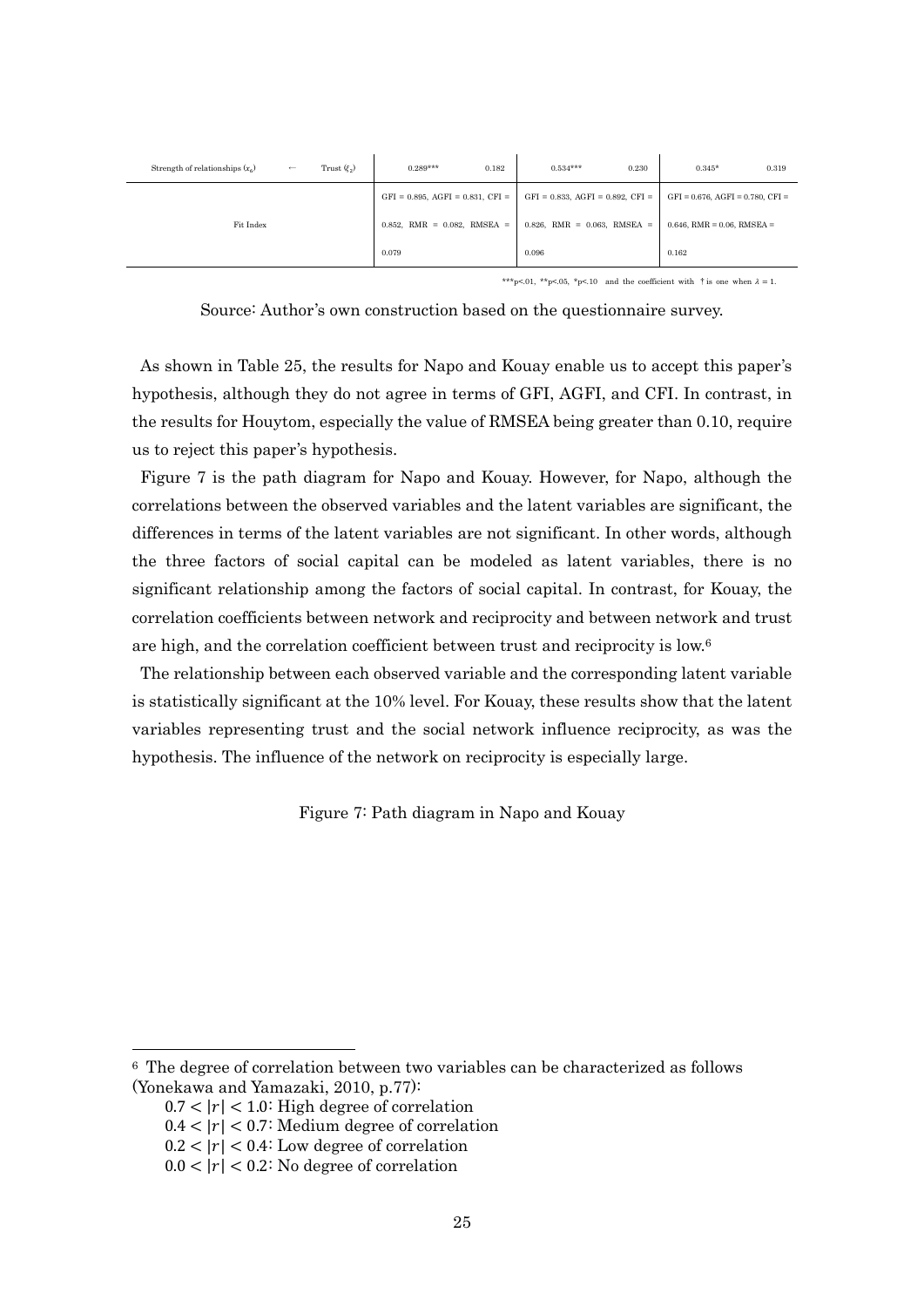

Source: Author's own construction.

#### 4. Final Remarks

As discussed in sections 2-2 and 2-3 of this paper, the three villages have institutions such as those described by Terade (1993), Ostrom (1990), and Yabuta (2004), but the institutions vary across villages. For example, Kouay's allocation rule and penalty rule are less stringent than those of Napo and Houytom.

The results of the quantitative analysis can be summarized as follows. We have analyzed differences in collective action within and across villages. The results of the ANOVA show that Kouay villagers are more active in terms of participation in the village's work, such as forest management and group work, and communicate more with insiders than do residents of the other two villages. However, Napo and Houytom villagers voluntarily provide more mutual aid to their friends and relatives than do Kouay villagers. The reason for the difference in terms of mutual aid (reciprocity) may be that Kouay has a longer history than do the other villages, and most of the Kouay villagers are members of the Lao ethnic group and were born in Kouay. In contrast,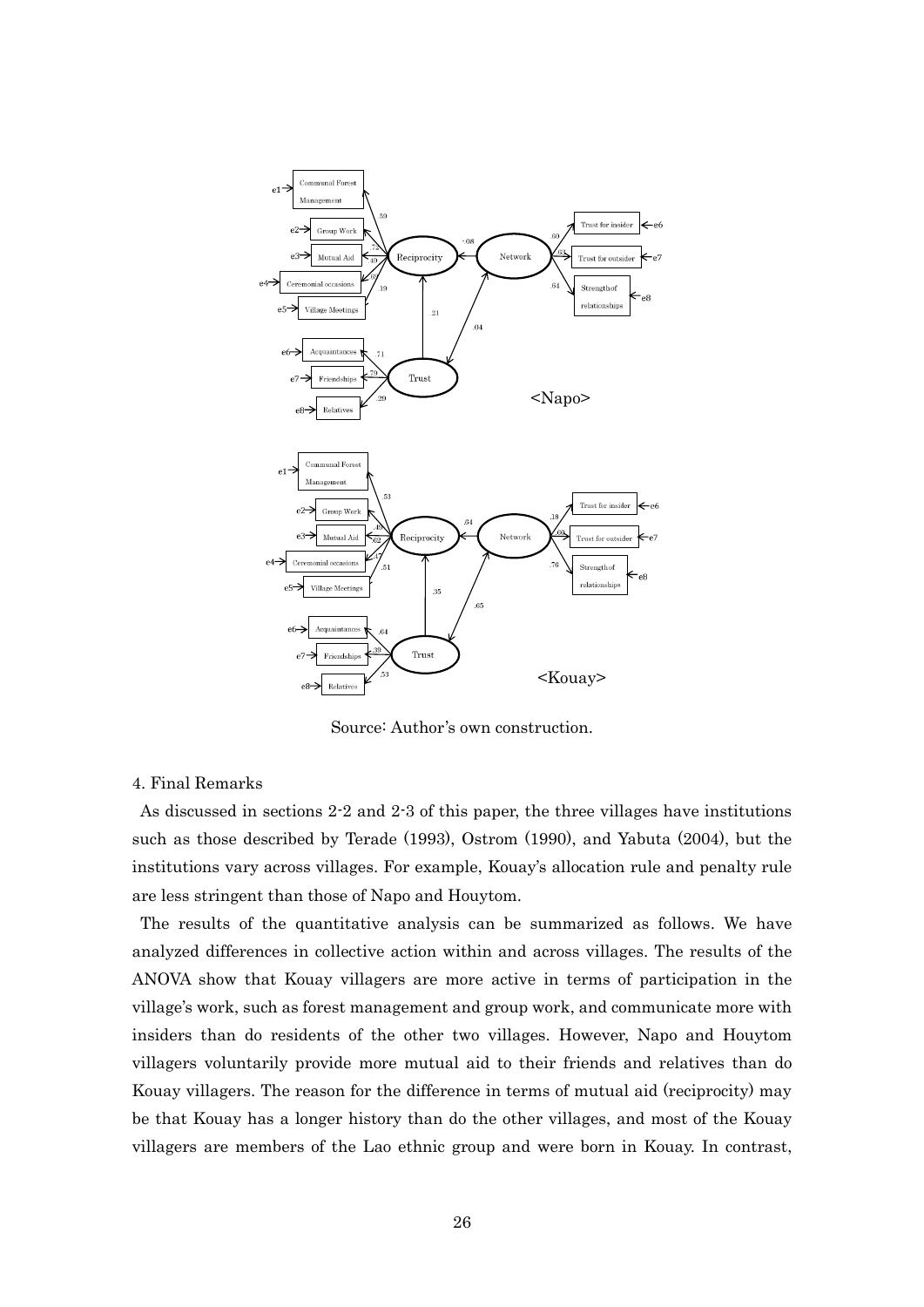Napo and Houytom have shorter histories than does Kouay, and many of their residents are migrants from elsewhere. Because in the populations of Napo and Houytom include many migrants, a sufficient reciprocity norm does not exist and, therefore, cannot motivate collective action for forest management and group work.

The ANOVA results are consistent with the SEM results. Although the SEM results for Houytom do not enable us to accept the hypothesis, the SEM results for Napo and Kouay are more fruitful. For Napo, the relationships among three factors of social capital are not statistically significant. However, for Kouay, trust and network influence reciprocity, as was hypothesized earlier in this paper.

Based on the statistical analyses, we have demonstrated that in a village that has a relatively long history, social capital plays a role in restraining the emergence and existence of free riders. In contrast, in a village that has a relatively short history or has heterogeneous attributes (e.g., various ethnicities or migrants from other areas), social capital fails to play such a role.

Although Kouay's institutions are less stringent than those of the other two villages, reciprocity in Kouay is influenced positively by trust and the social network; thus, the reciprocity restrains the emergence of free rider. In other words, the combination of reciprocity and other factors of social capital encourages villagers to contribute to community governance without the need for a strict institution.

This study has reached three conclusions. First, the three villages analyzed have established institutions, as described in previous studies of common-pool resources, to mitigate or even prevent the problem of overuse of the communal forest. Second, residents cannot always manage the communal forest well, due to the presence of free riders, but if they create and maintain long-term social capital, they can do so. Third, combining reciprocity with other factors of social capital may mitigate the problem of overuse without the community having to establish a strict institution.

#### Reference

- (1) Inoue, M. (2000), 'Institutions and Main Actors of Participatory Forest Management in South East Asia: an Approach of Forestry Sociology,' Journal of Forest Economics, Vol. 46(1), pp.19-26, (in Japanese).
- (2) Inoue, M. (2009), 'A Guideline for the Design of the Governing Natural Resources,' in Local Commons in Global Period, by T. Murato, Kyoto: Minerva, pp.3-25, (in Japanese).
- (3) Inoue, M. and K. Hyakumura. (1999), 'Forest Policy of Laos in Terms of Local Participation', IGES Interim Report 1998, A Step toward Forest Conservation